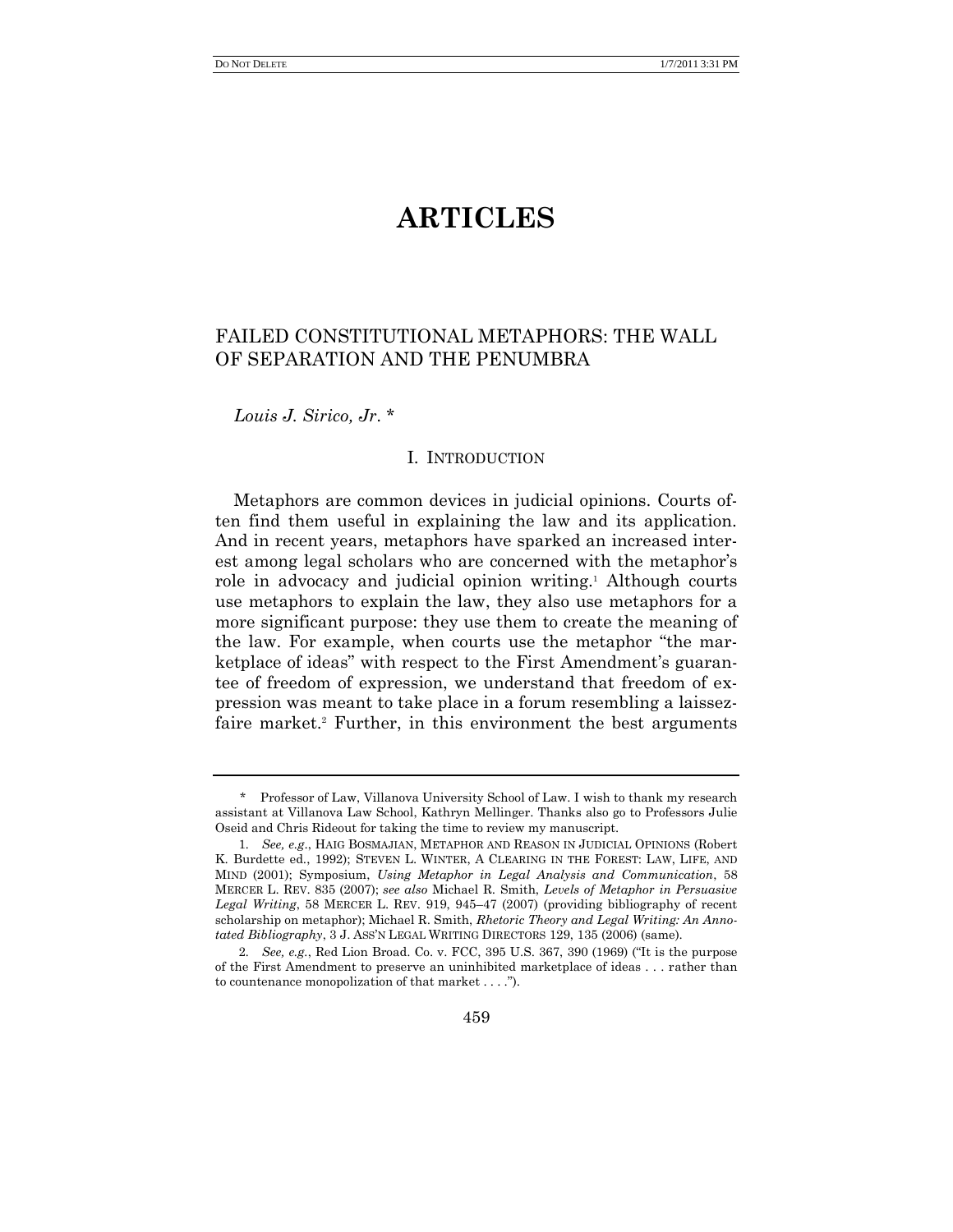should win out. As Justice John Paul Stevens wrote, "But the First Amendment does guarantee an open marketplace for ideas—where divergent points of view can freely compete for the attention of those in power and of those to whom the powerful must account."<sup>3</sup> Thus, because the constitutional amendment now promises a marketplace of ideas, freedom of expression furthers essential societal goals and enjoys considerable protection.

In the law of criminal procedure, the doctrine of the "fruit of the poisonous tree‖ has played a significant role in defining the constitutionally based exclusionary rule.<sup>4</sup> According to the doctrine, evidence is inadmissible when it is obtained in an illegal arrest, unreasonable search, or coercive interrogation.<sup>5</sup> The initial illegal evidence is the "poisonous tree" and the secondary evidence is the "tainted fruit." The biblical roots of the metaphor in the Gospel of St. Matthew<sup>7</sup> and perhaps in the Book of Genesis<sup>8</sup>

4*. See* 1 JOSHUA DRESSLER & ALAN C. MICHAELS, UNDERSTANDING CRIMINAL PROCEDURE § 20.07 (5th ed. 2010) (defining the doctrine); 3 WAYNE R. LAFAVE ET AL., CRIMINAL PROCEDURE § 9.3 (3d ed. 2007) (same). The doctrine made its first appearance in *Silverthorne Lumber Co. v. United States*, 251 U.S. 385, 392 (1920), although the opinion did not use the "poisonous tree" metaphor but did rest on Fourth Amendment grounds. The metaphor itself first appeared in Justice Frankfurter's opinion in *Nardone v. United States*, 308 U.S. 338, 341 (1939), which dealt with wiretapping that violated a federal statute. The metaphor later appeared in Justice Stewart's opinion in *Lanza v. New York*, 370 U.S. 139, 145 (1962), in which the Court stated that the defendant had not raised a "fruit of the poisonous tree‖ argument with respect to evidence that had been obtained from an intercepted conversation in a jail. The metaphor was first employed to forbid evidence on constitutional grounds in *Wong Sun v. United States*, 371 U.S. 471, 484–87 (1963).

6*. See id*.

7. Even so every good tree bringeth forth good fruit; but a corrupt tree bringeth forth evil fruit. A good tree cannot bring forth evil fruit, neither *can* a corrupt tree bring forth good fruit. Every tree that bringeth not forth good fruit is hewn down, and cast into the fire. Wherefore by their fruits ye shall know them.

#### *Matthew* 7:17–20 (King James).

8. "And the LORD God commanded the man, saying, Of every tree of the garden thou mayest freely eat: but of the tree of the knowledge of good and evil, thou shalt not eat

<sup>3.</sup> Minn. State Bd. for Cmty. Colls. v. Knight, 465 U.S. 271, 300 (1984) (Stevens, J., dissenting). The concept of the marketplace of ideas traces back to the dissent of Justice Oliver Wendell Holmes in *Abrams v. United States*, 250 U.S. 616, 630 (1919) (Holmes, J., dissenting), although Holmes did not use the term, but only the word, "market." The entire metaphorical term first appeared in the concurring opinion of Justice William Brennan in *Lamont v. Postmaster General*, 381 U.S. 301, 308 (1965) (Brennan, J., concurring). For detailed analyses of the metaphor, see Linda L. Berger, *What Is the Sound of a Corporation Speaking? How the Cognitive Theory of Metaphor Can Help Lawyers Shape the Law*, 2 J. ASS'N LEGAL WRITING DIRECTORS 169, 180–204 (2004); Steven L. Winter, *Transcendental Nonsense, Metaphoric Reasoning, and the Cognitive Stakes for Law*, 137 U. PA. L. REV. 1105, 1188–91 (1989).

<sup>5</sup>*. See* LAFAVE, *supra* note 4, § 9.3(a).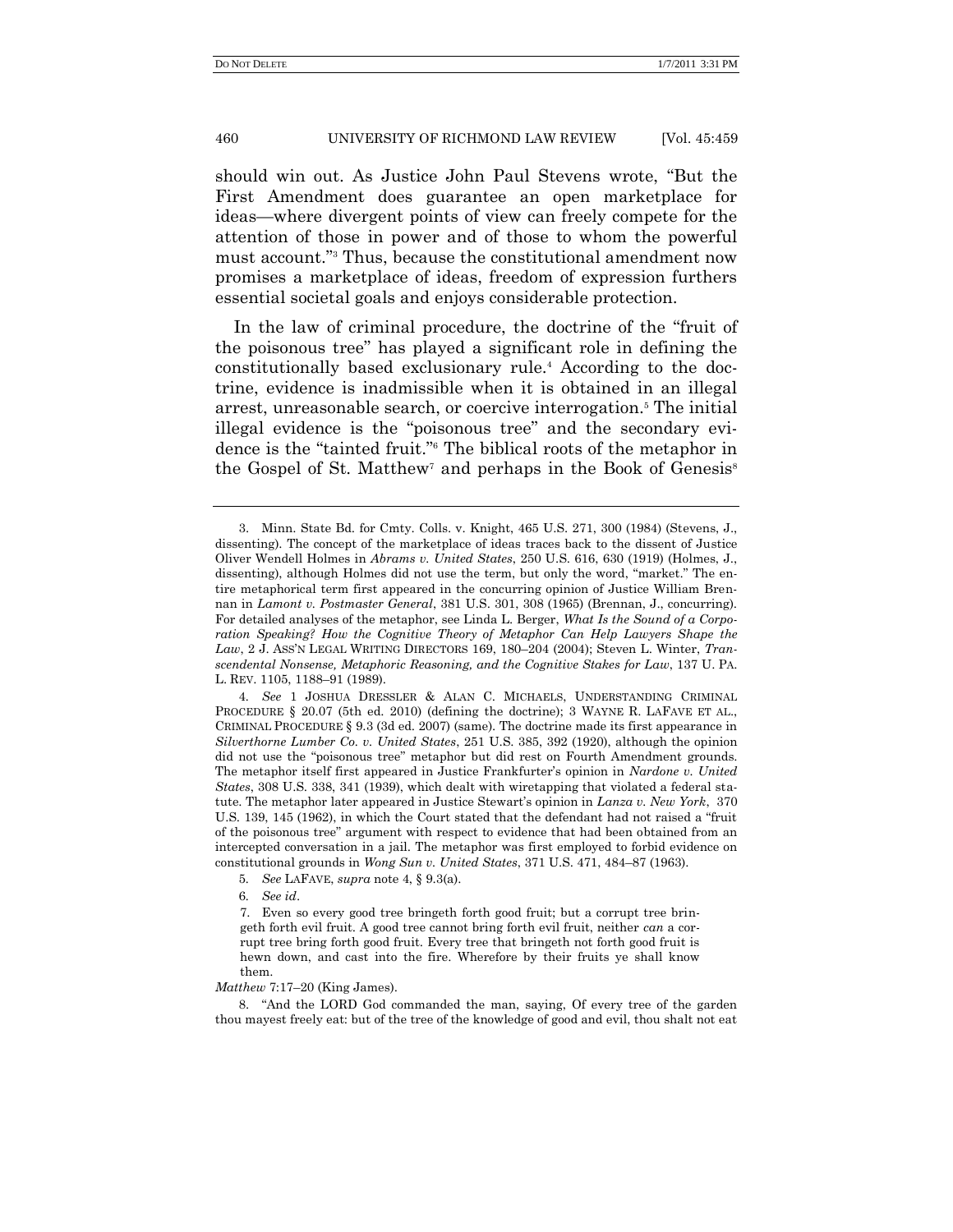undoubtedly add to its power and durability. The sensory and health threatening connotations of a poisonous tree and its fruit also compel a desire to exclude them from our criminal justice system. Thus, the metaphor contributes to a broad definition of the exclusionary rule.

Metaphors, however, have their drawbacks. They do not yield precise legal tests. In the words of Judge Richard Posner, they are "powerful though alogical modes of persuasion." As Justice Benjamin Cardozo wrote, "A metaphor, however, is, to say the least, a shifting test whereby to measure degrees of guilt that mean the difference between life and death."<sup>10</sup> For example, the metaphor of the marketplace does not indicate the extent to which the marketplace—or free speech—can be regulated.<sup>11</sup> Not only are metaphors prone to ambiguity, they also can define the law so that it cannot grow to accommodate new situations in a flexible manner.<sup>12</sup> Thus, some might argue that the marketplace metaphor should not justify permitting corporations to make extensive contributions to federal election campaigns.<sup>13</sup> As Justice Cardozo also observed, "Metaphors in law are to be narrowly watched, for starting as devices to liberate thought, they end often by enslaving it." $14$ 

of it: for in the day that thou eatest thereof thou shalt surely die.‖ *Genesis* 2:16–17 (King James).

<sup>9.</sup> RICHARD A. POSNER, THE PROBLEMS OF JURISPRUDENCE 456 (1990). For a history of how rhetorical theory has viewed metaphors, see J. Christopher Rideout, *Penumbral Thinking Revisited: Metaphor in Legal Argumentation*, 7 J. ASS'N LEGAL WRITING DIRECTORS 155, 159–71 (2010).

<sup>10.</sup> BENJAMIN N. CARDOZO, LAW AND LITERATURE AND OTHER ESSAYS AND ADDRESSES 100 (1931).

<sup>11.</sup> *See, e.g.*, Tamara R. Piety, *Market Failure in the Marketplace of Ideas: Commercial Speech and the Problem that Won"t Go Away*, 41 LOYOLA L.A. L. REV. 181, 223 (2007)  $^{\prime\prime}$ [T]he metaphor of the 'marketplace of ideas,' while illuminating some issues, is inadequate to the task of articulating appropriate boundaries for the regulation of commercial speech, even on its own terms.").

<sup>12</sup>*. See* Steven L. Winter, *The Meaning of "Under Color of" Law*, 91 MICH. L. REV. 323, 331 & n.37, 388 (1992) (citing David A. Anderson, *Metaphorical Scholarship*, 79 CAL. L. REV. 1205, 1214–15 (1991)).

<sup>13.</sup> The marketplace of ideas is not actually a place where items—or laws—are meant to be bought and sold, and when we move from the realm of economics to the realm of corporate electioneering, there may be "no reason to think the market ordering is intrinsically good at all."

Citizens United v. FEC, 558 U.S. \_\_\_, \_\_\_, 130 S. Ct. 876, 977 (2010) (Stevens, J., concurring in part and dissenting in part) (quoting David A. Strauss, *Corruption, Equality, and Campaign Finance Reform*, 94 COLUM. L. REV. 1369, 1386 (1994)).

<sup>14.</sup> Berkey v. Third Ave. Ry. Co., 155 N.E. 58, 61 (N.Y. 1926); *see* MICHAEL R. SMITH,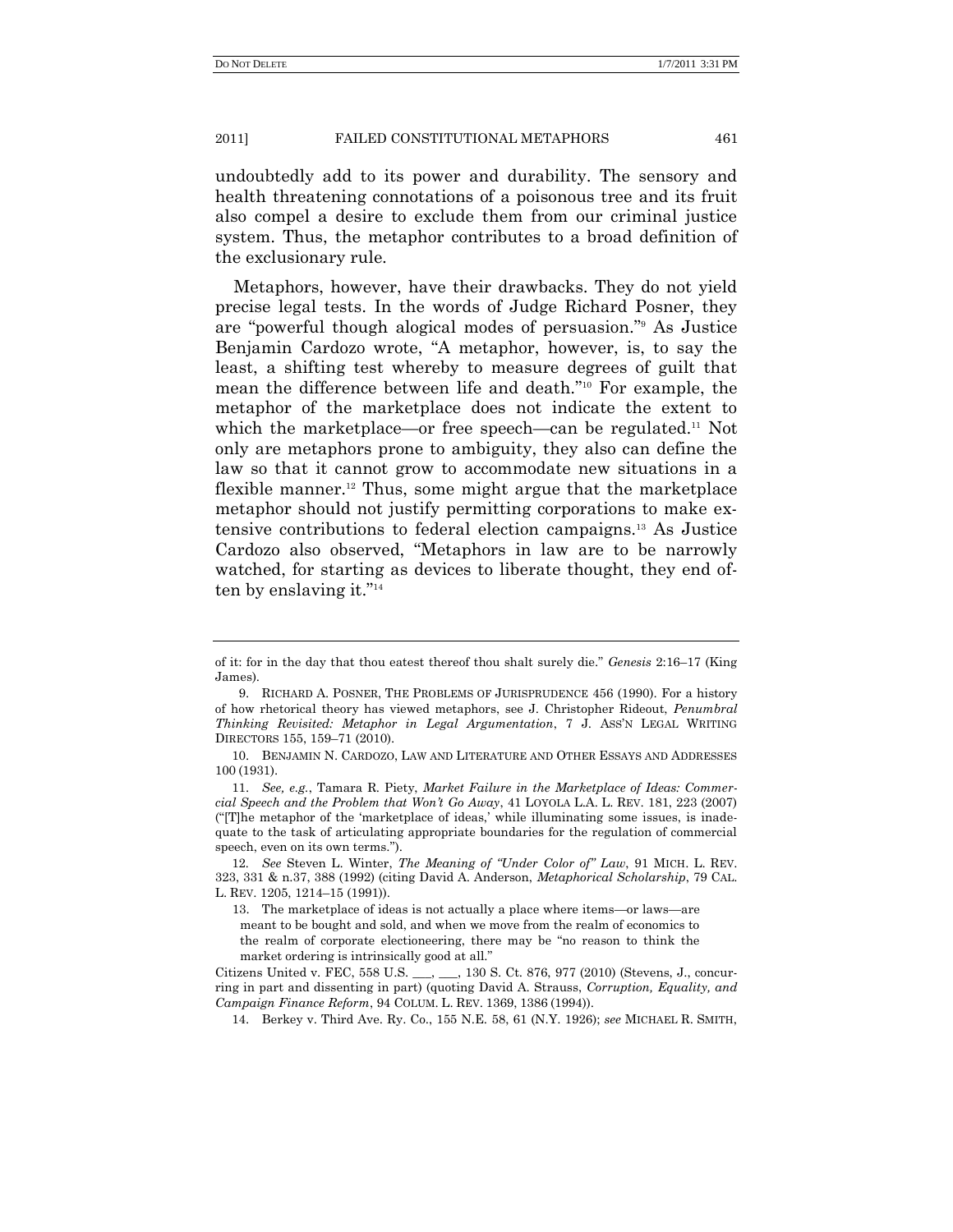Because metaphors have inherent limitations, they can fail. This article is about metaphors that have failed. More specifically, it examines through a historical lens two well-known metaphors that the Supreme Court of the United States has adopted with questionable results. The first metaphor is the wall that allegedly separates church from state in service of the Constitution's Establishment Clause. The second is the penumbra emanating from several amendments in the Bill of Rights that safeguards the constitutional right to privacy. The first metaphor defines the Establishment Clause in a debatable way that does not always comport with the Court's decisions. The second justifies the constitutional right of privacy with imagery that, I argue, weakens its force and restrains its reach. The first metaphor gives the reader a highly concrete image, while the second provides an image that is far more abstract. Yet they share similar difficulties. The lesson from this examination is that we should pay attention to the cautionary statements of Justice Cardozo when adopting a metaphor and continuing to use it.

The subjects of these two metaphors present particular difficulties. Some metaphors serve a purpose until courts devise more precise (though not completely precise) tests. For example, although the metaphor of the "dormant commerce clause" still enjoys lip service in opinions, courts apply an articulated balancing test, though one that leaves considerable room for diverse results.<sup>15</sup> The two metaphors under discussion here, however, seem

The current balancing test is:

ADVANCED LEGAL WRITING: THEORIES AND STRATEGIES IN PERSUASIVE WRITING 207–11 (2d ed. 2008) (elaborating on Cardozo's point and illustrating how to challenge an unfavorable doctrinal metaphor). *But see* Rideout, *supra* note 9, at 167 (explaining that a statement of law interacting with a metaphor results in a concept with a new meaning, not necessarily a negative consequence of the interaction) (citing I.A. RICHARDS, THE PHILOSOPHY OF RHETORIC 93 (1964)).

<sup>15.</sup> The Constitution authorizes Congress to regulate interstate commerce. *See* U.S. CONST. art I, § 8, cl. 3. According to the dormant commerce clause, state and local regulations cannot unduly burden interstate commerce. ERWIN CHEMERINSKY, CONSTITUTIONAL LAW: PRINCIPLES AND POLICIES § 5.3.1 (3d ed. 2006). Thus states cannot impose an invalid burden even if Congress has not regulated in the area—that is, Congress has permitted its commerce power to lie dormant. *Id*. For a general explanation of the doctrine and its historic development, see *id*. § 5.3.

Where the statute regulates evenhandedly to effectuate a legitimate local public interest, and its effects on interstate commerce are only incidental, it will be upheld unless the burden imposed on such commerce is clearly excessive in relation to the putative local benefits. If a legitimate local purpose is found, then the question becomes one of degree. And the extent of the burden that will be tolerated will of course depend on the nature of the local interest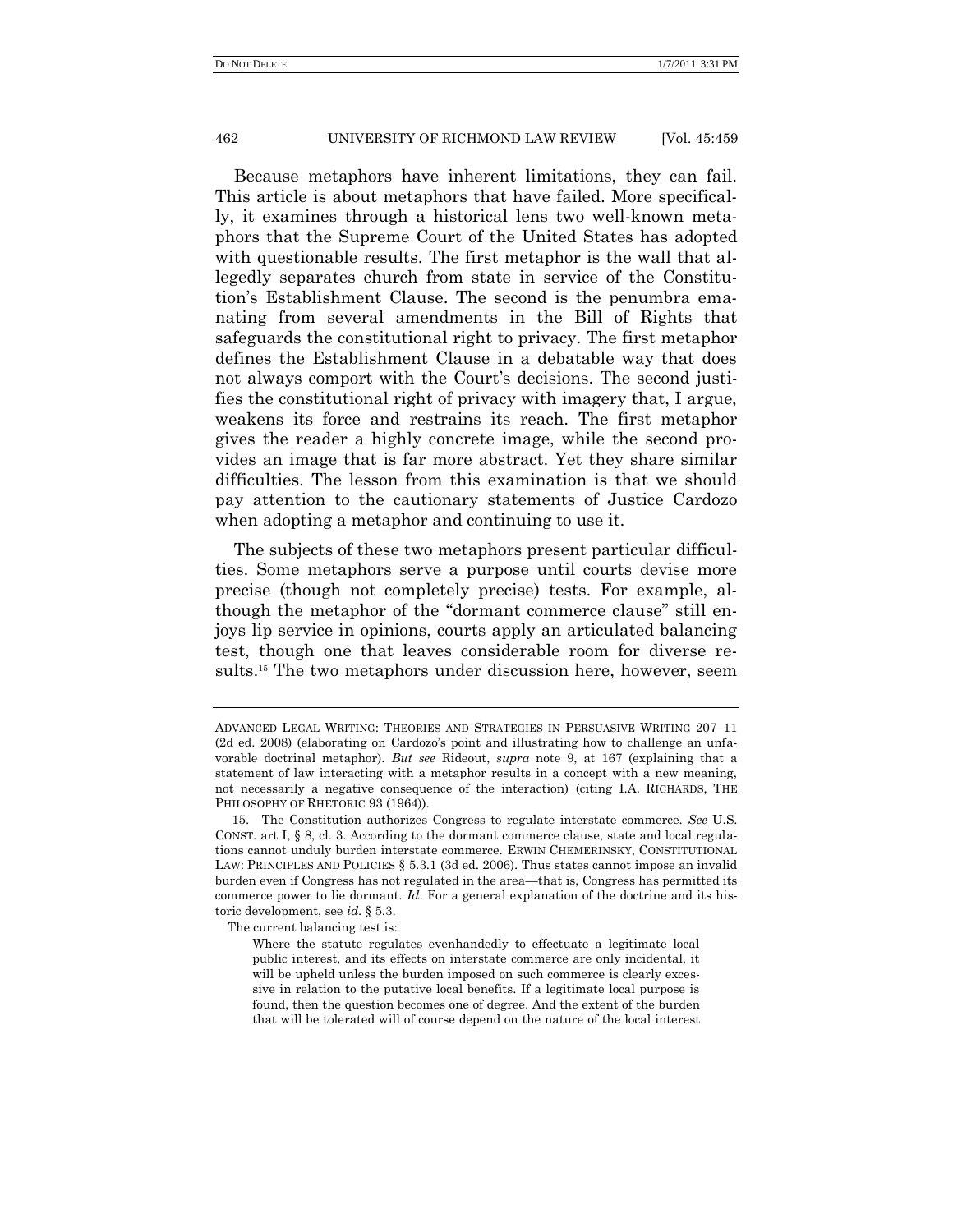not to lend themselves to workable alternative tests. And despite their failings, they have demonstrated considerable staying power.

# II. CHURCH-STATE RELATIONS AND THE JEFFERSONIAN WALL

Although the metaphor of a wall separating church and state may be the most prominent metaphor in constitutional law, it has not proven immune to criticism for the obstacle it has created in finding a middle ground between strict separation and an accommodation of the role of religion in American life. It is understandable then that the metaphor has enjoyed the allegiance of separationists and encountered an unfavorable reception by accommodationists. As the following chronicle demonstrates, the Court has slowly moved away from the wall metaphor to a test that turned out to be burdened by another troublesome metaphor—the entanglement metaphor. In recent cases, some Court members have worked to reduced the influence of that metaphor and, to some degree, focus on a less metaphorical test.

This section begins with a discussion of Jefferson's metaphor and then chronicles its entrance into the Supreme Court's case law. It then discusses the growing discontent with the metaphor, the rise of the *Lemon* test and its controversial "entanglement" prong, and the decline of the "wall" metaphor.

# A. *Jefferson"s Metaphor*

Although the metaphor of a "wall" separating church and state harkens back at least to the sixteenth century Anabaptist leader

involved, and on whether it could be promoted as well with a lesser impact on interstate activities.

Pike v. Bruce Church, Inc., 397 U.S. 137, 142 (1970) (citing Huron Portland Cement Co. v. City of Detroit, 362 U.S. 440, 443 (1960)). The Second Circuit has articulated the test this way:

A state statute or regulation may violate the dormant Commerce Clause only if it (1) "clearly discriminates against interstate commerce in favor of intrastate commerce," (2) "imposes a burden on interstate commerce incommensurate with the local benefits secured," or (3) "has the practical effect of 'extraterritorial' control of commerce occurring entirely outside the boundaries of the state in question."

Selevan v. New York Thruway Auth., 584 F.3d 82, 90 (2d Cir. 2009) (quoting Freedom Holdings Inc. v. Spitzer, 357 F.3d 205, 216 (2d Cir. 2004)).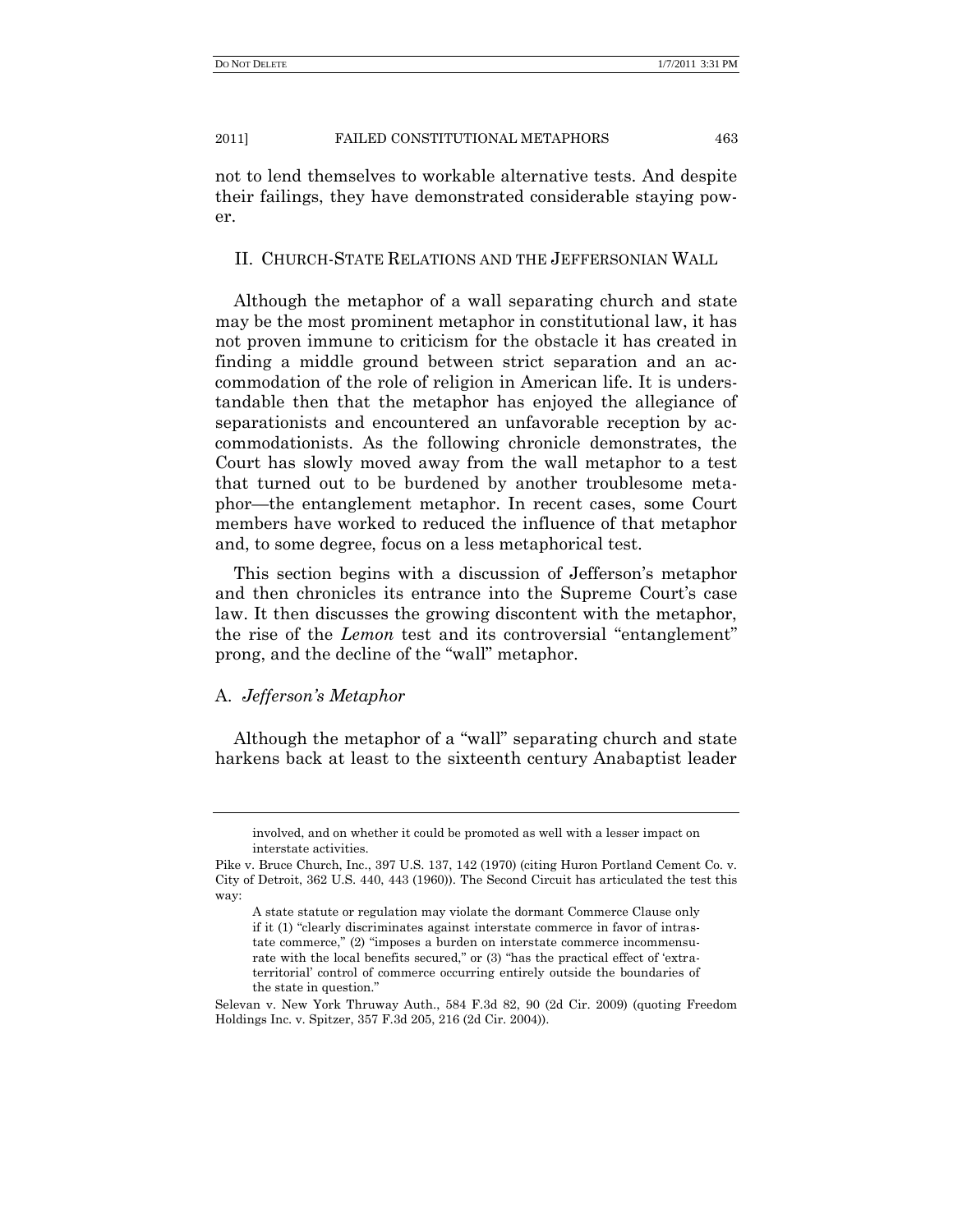Menno Simons, <sup>16</sup> its prominence in American jurisprudence stems from Thomas Jefferson's familiar Letter to the Danbury Baptist Association in 1802.<sup>17</sup> The metaphor Jefferson used has since played a significant role in giving meaning to the First Amendment's Establishment Clause.<sup>18</sup> The Baptists had written Jefferson to congratulate him on his election to the presidency and to express their concern as a minority religion in a state dominated by Congregationalists, as their state did not recognize their religious freedoms as inalienable rights, but rather as ―favors granted."<sup>19</sup> They hoped that Jefferson's influence would improve their predicament and "like the radiant beams of the Sun, [would] shine & prevail through all these States and all the world till Hierarchy and tyranny be destroyed from the Earth."<sup>20</sup> In his reply, Jefferson wished his correspondents well and stated that he concurred with their sentiments:

Believing with you that religion is a matter which lies solely between Man & his God, that he owes account to none other for his faith or his worship, that the legitimate powers of government reach actions only, & not opinions, I contemplate with sovereign reverence that act of the whole American people which declared that *their* legislature should "make no law respecting an establishment of religion, or prohibiting the free exercise thereof," thus building a wall of separation between Church & State. adhering to this expression of

<sup>16.</sup> Daniel L. Dreisbach, *The "Wall of Separation" Motif in Biblical Literature and Western Political and Legal Thought*, 2 LIBERTY U. L. REV. 79, 88 & n.53 (2007); *see id.* at 85–93 (noting the use of the metaphor by religious leaders beginning with the Protestant Reformation, who often supported their rhetorical argument with biblical references).

<sup>17.</sup> Letter from Thomas Jefferson, President of the United States, to Nehemiah Dodge et al., Danbury Baptist Ass'n (Jan. 1, 1802), *in* DANIEL L. DREISBACH, THOMAS JEFFERSON AND THE WALL OF SEPARATION BETWEEN CHURCH AND STATE, app. 6, at 148 (2002). For detailed histories of Jefferson's letter, see DREISBACH, *supra*, at 9–54; PHILIP HAMBURGER, SEPARATION OF CHURCH AND STATE 144–89 (2002). For a historical and rhetorical analysis of Jefferson's metaphor, see Julie A. Oseid, *The Power of Metaphor: Thomas Jefferson's "Wall of Separation Between Church & State," 7 J. ASS'N LEGAL WRITING* DIRECTORS 123 (2010). For recent histories of the Establishment Clause, see HAMBURGER, *supra*; JOHN WITTE, JR. & JOEL A. NICHOLS, RELIGION AND THE AMERICAN CONSTI-TUTIONAL EXPERIMENT (3d ed. 2011).

<sup>18. &</sup>quot;Congress shall make no law respecting an establishment of religion, or prohibiting the free exercise thereof . . . . " U.S. CONST. amend. I. For a comprehensive discussion of the Supreme Court case law on the Establishment Clause, see 6 RONALD D. ROTUNDA & JOHN E. NOWAK, TREATISE ON CONSTITUTIONAL LAW: SUBSTANCE AND PROCEDURE § 21.3 (4th ed. 2008).

<sup>19.</sup> Letter from Nehemiah Dodge et al., Danbury Baptist Ass'n, to Thomas Jefferson, President of the United States (Oct. 7, 1801), *in* DREISBACH, *supra* note 17, app. 6, at 142– 43.

<sup>20</sup>*. Id.* at 143.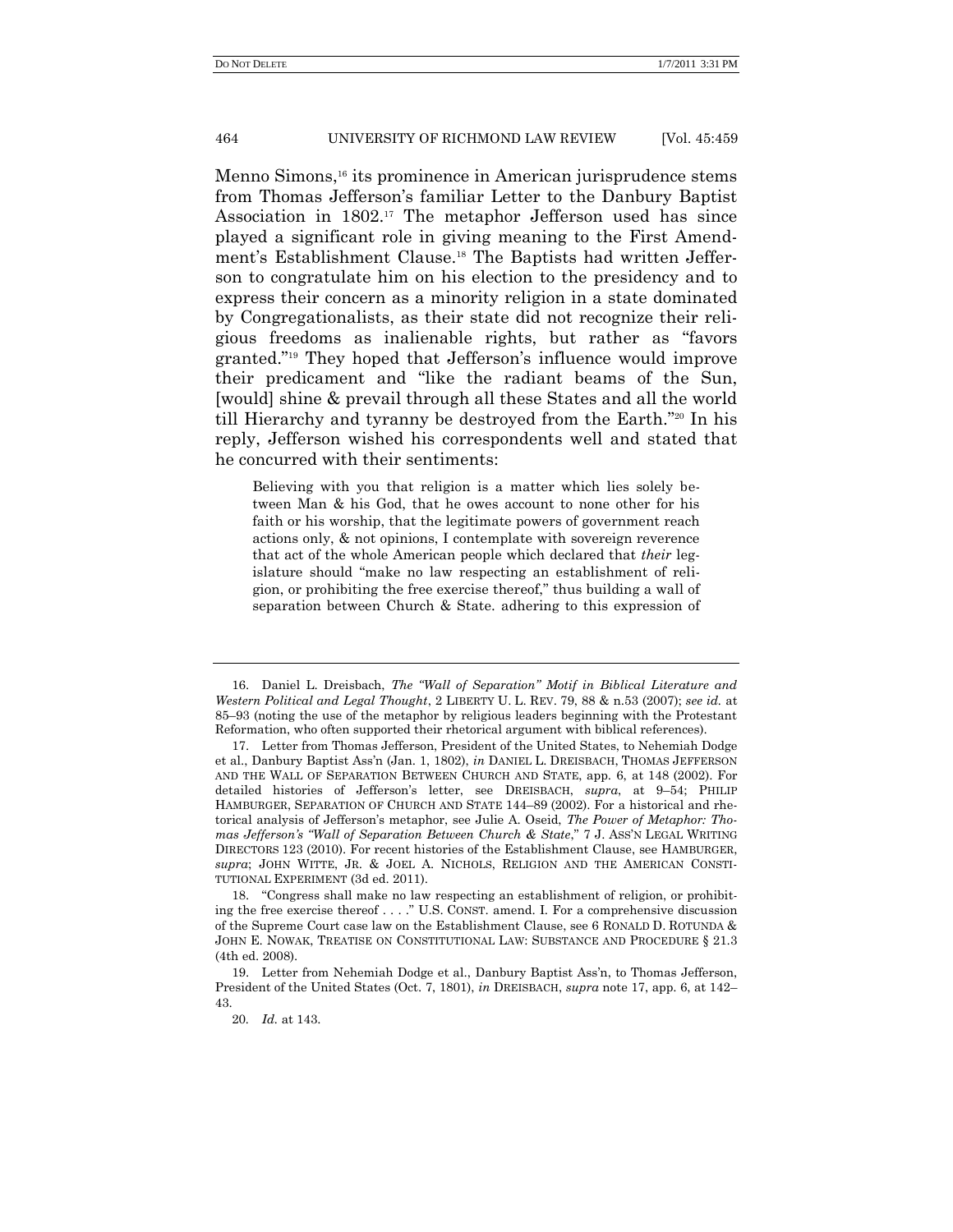the supreme will of the nation in behalf of the rights of conscience, I shall see with sincere satisfaction the progress of those sentiments which tend to restore to man all his natural rights, convinced he has no natural right in opposition to his social duties. $21$ 

Jefferson never again used the metaphor in this context and may not have meant it to express his definitive view on churchstate relations.<sup>22</sup> Yet, for future generations, the metaphor has lent itself to at least four interpretations.<sup>23</sup> The wall could "protect the church from the state.<sup>"24</sup> It could "protect the state from the church."<sup>25</sup> It could prevent the federal government from interfering with state authority over church matters,<sup>26</sup> and it could prevent the state establishment of churches.<sup>27</sup>

First, the wall could serve as a barrier to protect churches from intrusions by the state, in Jefferson's words, to prevent "intermeddling with religious institutions, their doctrines, discipline, or exercises. . . . Every religious society has a right to determine for itself the times for these exercises, and the objects proper for them, according to their own peculiar tenets  $\dots$ ."<sup>28</sup>

Second, the wall could protect the citizen and the state from the church. Thus, in Jefferson's letter to the Danbury Baptists, he asserted that "religion is a matter which lies solely between Man & his God, that he owes account to none other for his faith or his

<sup>21.</sup> Letter from Thomas Jefferson, President of the United States, to Nehemiah Dodge et al., Danbury Baptist Ass'n (Jan. 1, 1802), *in* DREISBACH, *supra* note 17, app. 6, at 148. For copies of Jefferson's preliminary drafts and their histories, see *id.* at 34–49.

<sup>22</sup>*. Id.* at 54.

<sup>23.</sup> I derive my analysis from the analysis in John Witte, Jr., *Facts and Fictions About the History of Separation of Church and State*, 48 J. CHURCH & STATE 15, 28–33 (2006) [hereinafter Witte, *Facts and Fictions*] (discussing five understandings of the separation of church and state); John Witte, Jr., *That Serpentine Wall of Separation*, 101 MICH. L. REV. 1869, 1889–91 (2003) [hereinafter Witte, *That Serpentine Wall*] (discussing five varieties of separationism).

<sup>24.</sup> Witte, *Facts and Fictions, supra* note 23, at 28; Witte, *That Serpentine Wall*, *supra* note 23, at 1889.

<sup>25.</sup> Witte, *Facts and Fictions*, *supra* note 23, at 30; Witte, *That Serpentine Wall*, *supra* note 23, at 1890.

<sup>26.</sup> Witte, *Facts and Fictions*, *supra* note 23, at 32; Witte, *That Serpentine Wall*, *supra* note 23, at 1890.

<sup>27.</sup> Witte, *Facts and Fictions*, *supra* note 23, at 33; Witte, *That Serpentine Wall*, *supra* note 23, at 1891.

<sup>28.</sup> Letter from Thomas Jefferson, President of the United States, to Reverend Samuel Miller (Jan. 23, 1808), *in* DREISBACH, *supra* note 17, app. 9, at 153–54.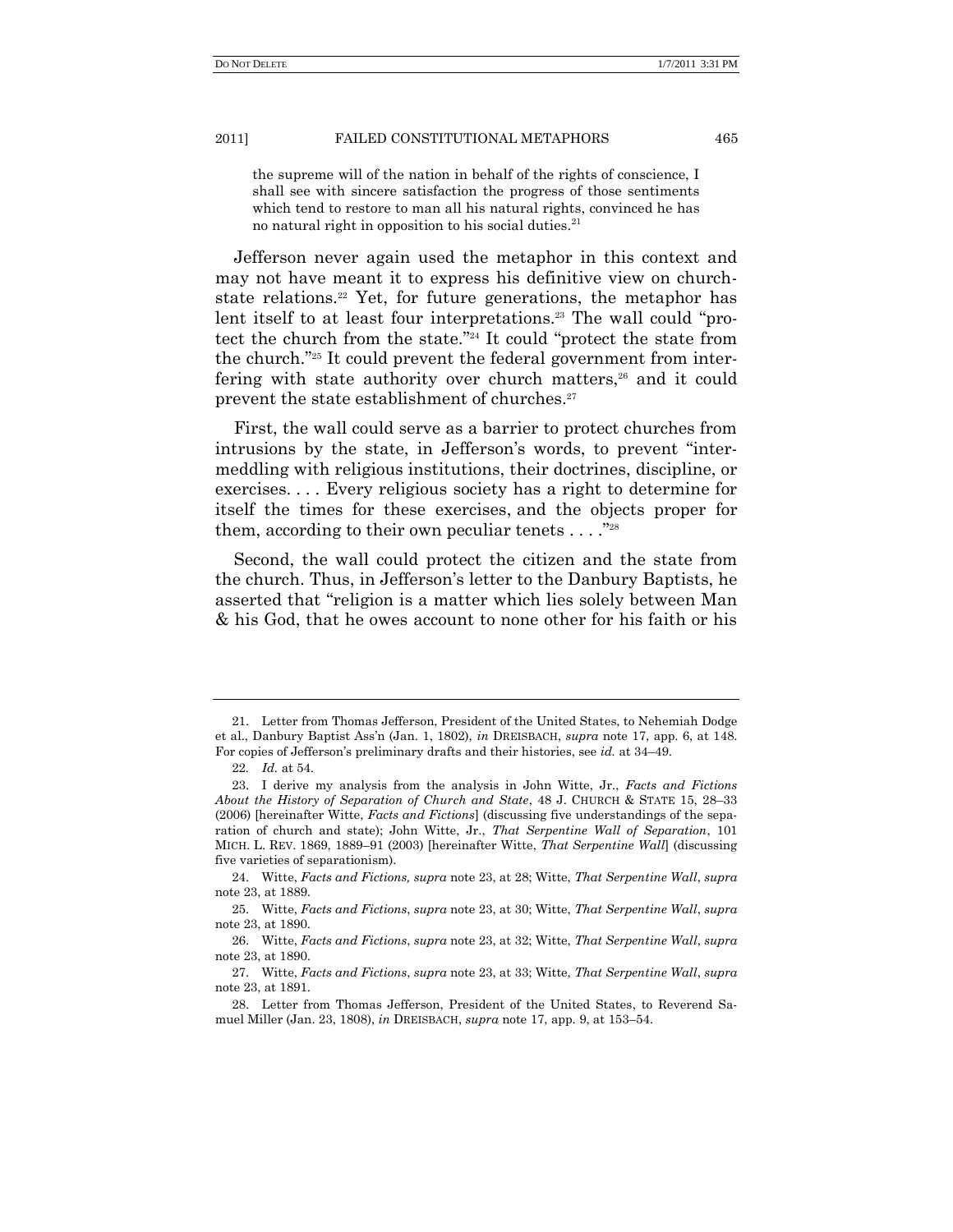worship, that the legitimate powers of government reach actions only,  $\&$  not opinions."29

Third, the wall could separate the jurisdiction of the federal government from that of the state governments. As Jefferson stated in his 1805 Second Inaugural address:

In matters of religion, I have considered that its free exercise is placed by the constitution independent of the powers of the general [i.e., federal] government. I have therefore undertaken, on no occasion, to prescribe the religious exercises suited to it; but have left them, as the constitution found them, under the direction and discipline of State or Church authorities acknowledged by the several religious societies.<sup>30</sup>

Fourth, the wall could prevent churches from obliging citizens from having to support churches and participate in church activities, for example, by paying tithes, swearing oaths, and attending religious services, all of which were common occurrences in early America.<sup>31</sup> Thus, the Virginia Bill for Religious Liberty, drafted by Jefferson, declared:

That to compel a man to furnish contributions of money for the propagation of opinions which he disbelieves *and abhors*, is sinful and tyrannical; that even the forcing him to support this or that teacher of his own religious persuasion, is depriving him of the comfortable liberty of giving his contributions to the particular pastor whose morals he would make his pattern, and whose powers he feels most persuasive to righteousness . . . . 32

These very plausible meanings for Jefferson's wall metaphor demonstrate its versatility in resolving societal issues and perhaps helps explain its longevity as a staple in church-state dialogue.

Even more central to its longevity is the nature of the metaphor. One need not subscribe to the tenets of cognitive linguistics to recognize that a wall, which separates and containerizes, is a fundamental conceptual construction employed by the human

<sup>29.</sup> Letter from Thomas Jefferson, President of the United States, to Nehemiah Dodge et al., Danbury Baptist Ass'n (Jan. 1, 1802), *in* DREISBACH, *supra* note 17, app. 6, at 148.

<sup>30.</sup> DREISBACH, *supra* note 17, at 65 (citing Thomas Jefferson, President of the United States, Second Inaugural Address of 1805).

<sup>31.</sup> Witte, *Facts and Fictions*, *supra* note 23, at 33; Witte, *That Serpentine Wall*, *supra* note 23, at 1891.

<sup>32.</sup> REPORT OF THE COMM. OF REVISORS APPOINTED BY THE GEN. ASSEMBLY OF VA. IN MDCCLXXVI (1784), *in* 2 THE PAPERS OF THOMAS JEFFERSON 545 (Julian P. Boyd ed., 1950).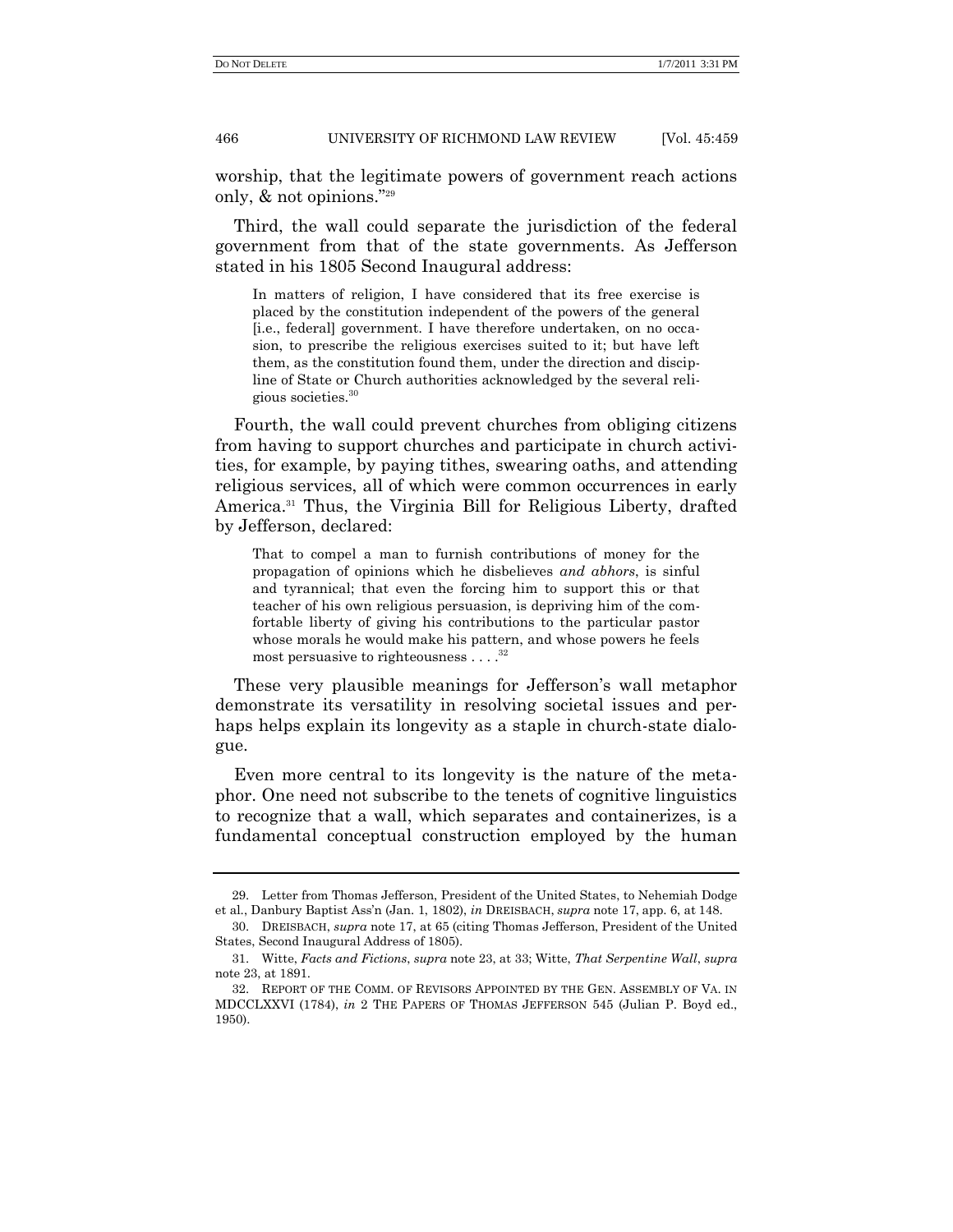mind.<sup>33</sup> People from all cultures and historical eras can visualize a wall and understand its functions. Its fundamental nature helps explain why the legal community would have great difficulty in displacing it with an alternative conceptual model. Thus, with respect to church-state relations, the rigidity of the metaphor—its inability to describe a wall that permits accommodation—contributes to the difficulty of modifying it to accept an interplay of church and state.

# B. *The Metaphor Enters the Case Law*

Jefferson's metaphor did not make an appearance in a Supreme Court judicial opinion until 1878 in *Reynolds v. United States*. <sup>34</sup> In that case, the Court held that the Constitution's Free Exercise Clause protected religious beliefs absolutely, but did not necessarily protect all religiously motivated conduct, including polygamy.<sup>35</sup> Writing for the Court, Chief Justice Morrison Waite related a history of governments allying with established religions to impose religious obligations on individuals and interfere with their religious freedom, followed by a discussion of the passage of a bill in the Virginia House of Delegates that allowed for religious freedom.<sup>36</sup> As part of his discussion on the adoption of the first constitutional amendment, Chief Justice Waite included Jefferson's letter.<sup>37</sup> He then stated that Jefferson's words defined the meaning of the constitutional provision:

<sup>33.</sup> The germinal works on cognitive linguistics are GEORGE LAKOFF & MARK JOHNSON, METAPHORS WE LIVE BY (1980), and WINTER, *supra* note 1. For a recent collection of articles focusing on cognitive linguistics and the law, see Symposium, *Using Metaphor in Legal Analysis and Communication*, *supra* note 1, at 835. For a critique of cognitive linguistics, see Michael Goldberg, *Against Acting "Humanely*,' 58 MERCER L. REV. 899, 900 n.3 (2007).

<sup>34.</sup> 98 U.S. 145, 164 (1878). Jefferson's letter was not widely disseminated until 1853 when a collection of his works was published. HAMBURGER, *supra* note 17, at 259 (citing Daniel L. Dreisbach, *"Sowing Useful Truths and Principles": The Danbury Baptists, Thomas Jefferson, and the "Wall of Separation,"* 39 J. CHURCH & STATE 455, 491 (1997)). For a detailed analysis of *Reynolds* in its historical context, see Donald L. Drakeman, Reynolds v. United States*: The Historical Construction of Constitutional Reality*, 21 CONST. COMMENT. 697 (2004).

<sup>35</sup>*. Reynolds*, 98 U.S. at 165–66.

<sup>36</sup>*. Id*. at 162–64.

<sup>37</sup>*. Id.* at 164.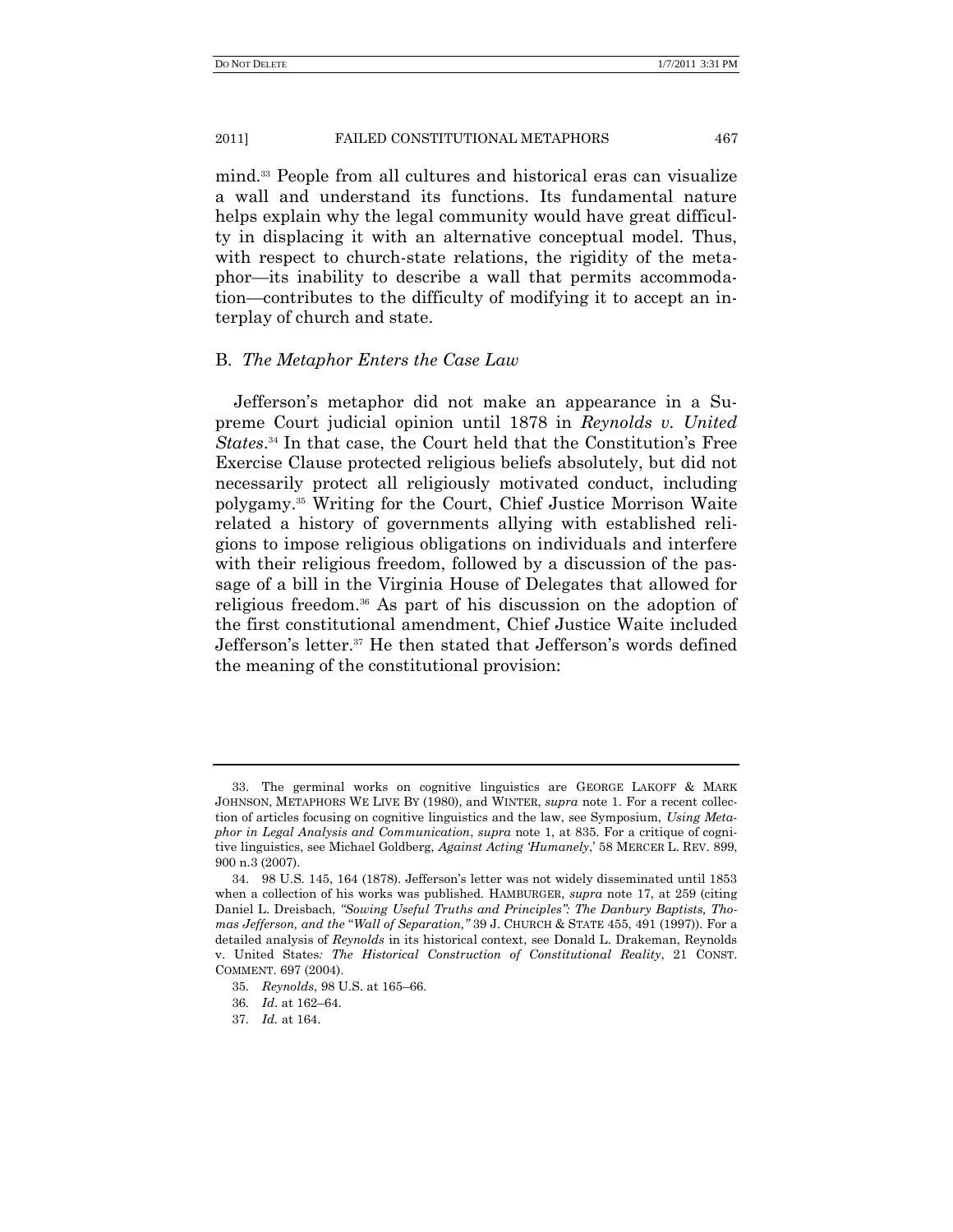Coming as this does from an acknowledged leader of the advocates of the measure, it may be accepted almost as an authoritative declaration of the scope and effect of the amendment thus secured. Congress was deprived of all legislative power over mere opinion, but was left free to reach actions which were in violation of social duties or subversive of good order.<sup>38</sup>

Thus Waite offered no analysis of the wall metaphor, but discussed the letter's meaning as a whole. At best, he accepted the metaphor as part of the argument that a wall prevented government from intruding on religious beliefs.<sup>39</sup>

The wall metaphor did not again appear in Supreme Court opinions until *Everson v. Board of Education* in which the Court declared that the First Amendment's Establishment Clause was incorporated through the Due Process Clause of the Fourteenth Amendment and therefore applicable to the states. <sup>40</sup> In that case, Justice Hugo Black, writing for the majority, declared that the Establishment Clause did not prevent a state from expending public funds to transport children to religious schools.<sup>41</sup> However, he also recounted a history of religious oppression by government and America's rejection of that oppression—very similar to the history chronicled in *Reynolds v. United States* and the amicus brief submitted by the American Civil Liberties Union in *Everson*. 42

As part of that history, Justice Black referred to Jefferson's letter and the wall metaphor: "Neither a state nor the Federal Government can, openly or secretly, participate in the affairs of any religious organizations or groups and vice versa. In the words of Jefferson, the clause against establishment of religion by law was intended to erect ‗a wall of separation between church and State."<sup>43</sup>

Justice Black saw the wall as protecting church from state and state from church. To clarify his argument, he quoted from *Watson v. Jones*, a nineteenth century case dealing with a church

<sup>38</sup>*. Id.*

<sup>39</sup>*. See id*.

<sup>40.</sup> 330 U.S. 1, 8, 18 (1947).

<sup>41</sup>*. Id.* at 18.

<sup>42</sup>*. Compare id.* at 8–14, *with Reynolds*, 98 U.S. at 162–63, *and* Brief for ACLU as Amicus Curiae Supporting Appellant at 7–12, Everson v. Bd. of Educ., 330 U.S. 1 (1947) (No. 52).

<sup>43.</sup> *Everson*, 330 U.S. at 16 (quoting *Reynolds*, 98 U.S. at 164).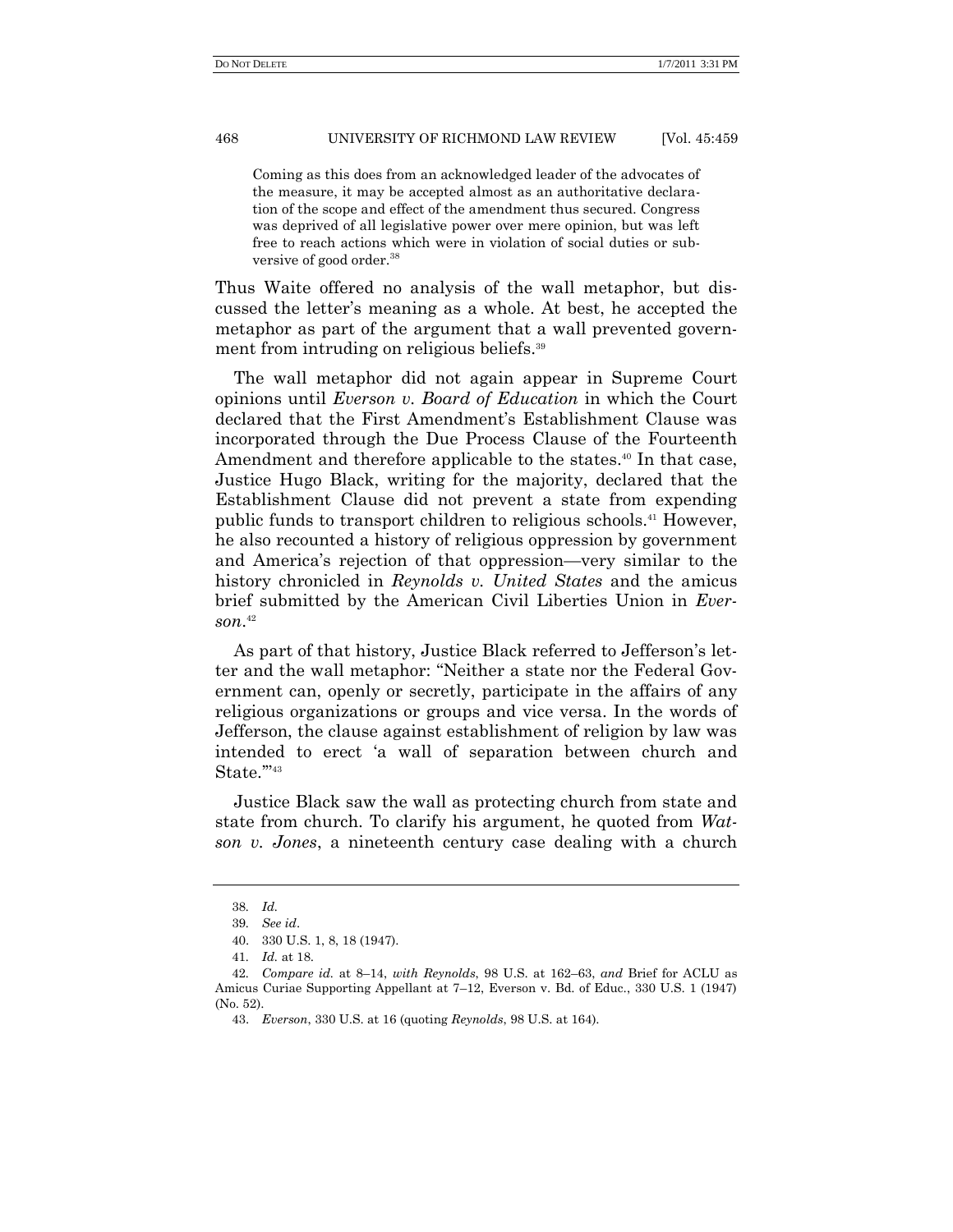property dispute: ―The structure of our government has, for the preservation of civil liberty, rescued the temporal institutions from religious interference. On the other hand, it has secured religious liberty from the invasion of the civil authority."<sup>44</sup>

Justice Black concluded his opinion on a strongly separatist note: "The First Amendment has erected a wall between church and state. That wall must be kept high and impregnable. We could not approve the slightest breach."<sup>45</sup> This declaration set the tone for future Court opinions.

In the ensuing years, the wall metaphor continued to make an appearance, although on an irregular basis. Justice Black, writing for the majority in the 1948 decision *Indiana ex rel. McCollum v. Board of Education*, reiterated the requirement of a wall.<sup>46</sup> In that case, the Court invalidated a released time program in which the school board permitted students to receive voluntary religious instruction on school grounds.<sup>47</sup> However, Justice Black ascribed an additional, nurturing function to the wall of separation:

For the First Amendment rests upon the premise that both religion and government can best work to achieve their lofty aims if each is left free from the other within its respective sphere. Or, as we said in the *Everson* case, the First Amendment has erected a wall between Church and State which must be kept high and impregnable.<sup>48</sup>

In his concurring opinion, Justice Jackson voiced his concern with the ambiguous guidance that the Establishment Clause offers courts.<sup>49</sup> In emphasizing the danger that judicial decisions may depend on the personal prepossessions of the judges, he made reference to the wall that Jefferson had designed for the University of Virginia: "And, more importantly, we are likely to make the legal 'wall of separation between church and state' as

<sup>44</sup>*. Id.* at 15 (quoting Watson v. Jones, 80 U.S. (13 Wall.) 679, 730 (1871)). *Watson v. Jones* was decided before the religion clauses were incorporated against the states. The Supreme Court incorporated the First Amendment's protection of free exercise of religion in 1940 in *Cantwell v. Connecticut*, 310 U.S. 296 (1940). Thus, the opinion did not rest on constitutional grounds.

<sup>45</sup>*. Everson*, 330 U.S. at 18.

<sup>46.</sup> 333 U.S. 203, 211 (1948) (citing *Everson*, 330 U.S. at 15–16).

<sup>47</sup>*. Id*. at 207, 209–10.

<sup>48</sup>*. Id.* at 212.

<sup>49</sup>*. Id*. at 237–38 (Jackson, J., concurring).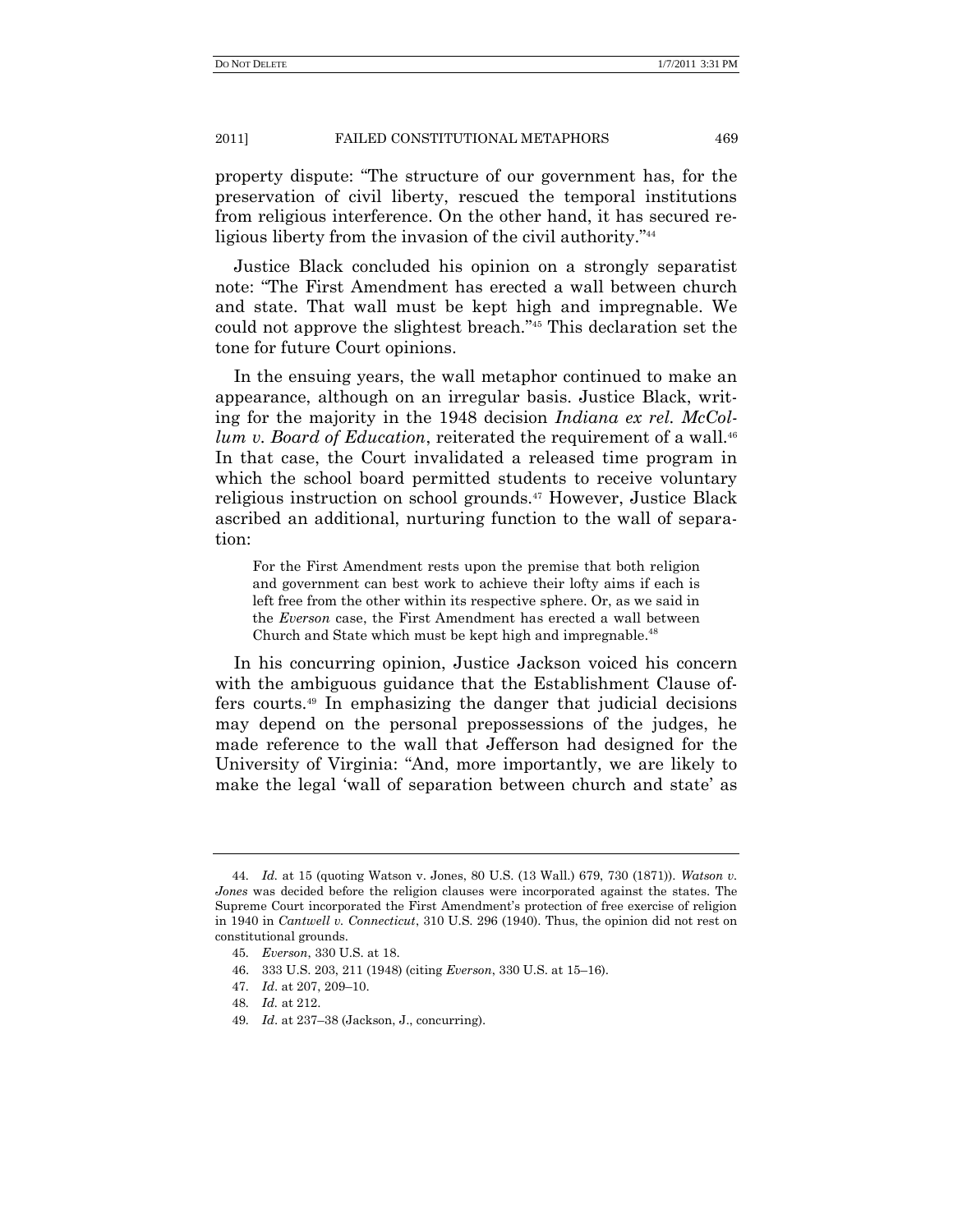winding as the famous serpentine wall designed by Mr. Jefferson for the University he founded."<sup>50</sup>

In 1952, in *Zorach v. Clauson*, the wall metaphor appeared in the dissents of Justices Black<sup>51</sup> and Jackson.<sup>52</sup> The case permitted public schools to release students to offsite locations for religious instruction or devotion.<sup>53</sup> In his dissent, Justice Jackson offered an odd metaphorical concern about the Jeffersonian wall: "The wall which the Court was professing to erect between Church and State has become even more warped and twisted than I ex $pected."$ <sup>54</sup>

After 1952, the metaphor fell into disuse until the early 1960s when it reappeared in at least four cases.<sup>55</sup> Once again, it then fell out of fashion until Justice Black revived it in his 1968 dissent to *Board of Education v. Allen*, a case permitting New York to require local school boards to lend school texts to students in private schools, including religiously affiliated ones.<sup>56</sup> Also, in 1968, the metaphor received mention in *Epperson v. Arkansas*, a case striking down a state statute forbidding the teaching of evolution in public schools.<sup>57</sup>

## C. *Questioning the Metaphor: The* Lemon *Test*

By the 1970s, some of the Justices began questioning the value and accuracy of the wall as a metaphor for the Establishment Clause. In *Walz v. Tax Commission of New York*, Chief Justice Burger wrote, "The course of constitutional neutrality in this area cannot be an absolutely straight line; rigidity could well defeat the basic purpose of these provisions, which is to insure that no religion be sponsored or favored, none commanded, and none inhibited."<sup>58</sup> Burger thus replaced the "wall" with a "line," a boun-

<sup>50</sup>*. Id.* at 238; *see* DREISBACH, *supra* note 17, at 109.

<sup>51</sup>*. See* 343 U.S. 306, 317 (1952) (Black, J., dissenting).

<sup>52</sup>*. See id.* at 325 (Jackson, J., dissenting).

<sup>53</sup>*. Id*. at 308–10, 315 (majority opinion).

<sup>54</sup>*. Id.* at 325 (Jackson, J., dissenting).

<sup>55</sup>*. See* Engel v. Vitale, 370 U.S. 421, 425 (1962) (invalidating school prayer); Torcaso v. Watkins, 367 U.S. 488, 493 (1961) (invalidating a religious test for holding public office); Braunfeld v. Brown, 366 U.S. 599, 604 (1961) (plurality opinion) (upholding a Sunday closing law); McGowan v. Maryland, 366 U.S. 420, 443 (1961) (same).

<sup>56.</sup> 392 U.S. 236, 251 (1968) (Black, J., dissenting).

<sup>57.</sup> 393 U.S. 97, 106 (1998).

<sup>58.</sup> 397 U.S. 664, 669 (1970).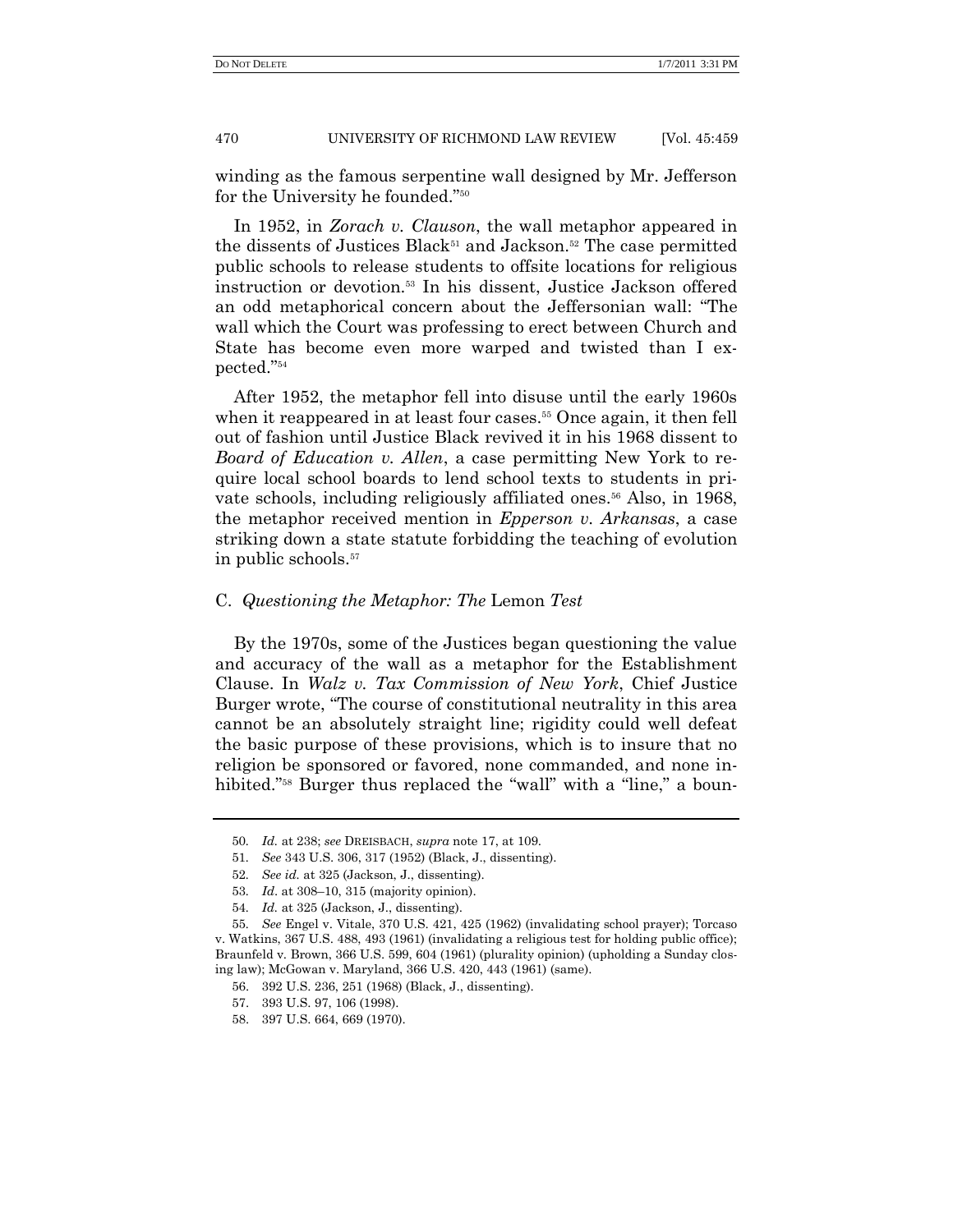dary that could be shifted with greater ease. His conceptualization stands in contrast to the absolute separatism of Justice Frankfurter in *McCollum*: "Separation means separation, not something less. Jefferson's metaphor in describing the relation between Church and State speaks of a 'wall of separation,' not of a fine line easily overstepped."<sup>59</sup> In the 1980s, Burger again softened the strength of the metaphor by referring to it as "a useful" signpost<sup>"60</sup> and as "a reminder that the Establishment Clause forbids an established church or anything approaching it."<sup>61</sup>

In *Gillette v. United States*, a case dealing with conscientious objection, Justice Marshall, in apparent agreement with Chief Justice Burger, challenged excessive reliance on the Jeffersonian metaphor. $62$  He wrote, "The metaphor of a 'wall' or impassable barrier between Church and State, taken too literally, may mislead constitutional analysis  $\ldots$ ."<sup>63</sup> He continued, however, to state a test for Establishment Clause cases that relied on no metaphors: ―[B]ut the Establishment Clause stands at least for the proposition that when government activities touch on the religious sphere, they must be secular in purpose, evenhanded in operation, and neutral in primary impact." $64$ 

The 1971 case of *Lemon v. Kurtzman*, dealing with state aid to religiously affiliated schools, proved to be a turning point.<sup>65</sup> Writing for the majority, Chief Justice Burger noted the limitations of the wall as a metaphor: "Judicial caveats against entanglement must recognize that the line of separation, far from being a 'wall,' is a blurred, indistinct, and variable barrier depending on all the circumstances of a particular relationship."<sup>66</sup> He faulted the ambiguous wording of the First Amendment's text:

<sup>59.</sup> Illinois *ex rel*. McCollum v. Bd. of Educ., 333 U.S. 203, 231 (1948) (opinion of Frankfurter, J.).

<sup>60.</sup> Larkin v. Grendel's Den, Inc., 459 U.S. 116, 123 (1982).

<sup>61.</sup> Lynch v. Donnelly, 465 U.S. 668, 673 (1984).

<sup>62.</sup> 401 U.S. 437, 450 (1971) (citations omitted).

<sup>63</sup>*. Id*. (citation omitted).

<sup>64</sup>*. Id.* (citing Sch. Dist. of Abington v. Schempp, 374 U.S 203, 222 (1963); *id.* at 231 (Brennan, J., concurring); *id*. at 305 (Goldberg, J., concurring)).

<sup>65.</sup> 403 U.S. 602 (1971).

<sup>66</sup>*. Id*. at 614. Chief Justice Burger also referred to the wording of the religion clauses as "at best opaque." *Id.* at 612.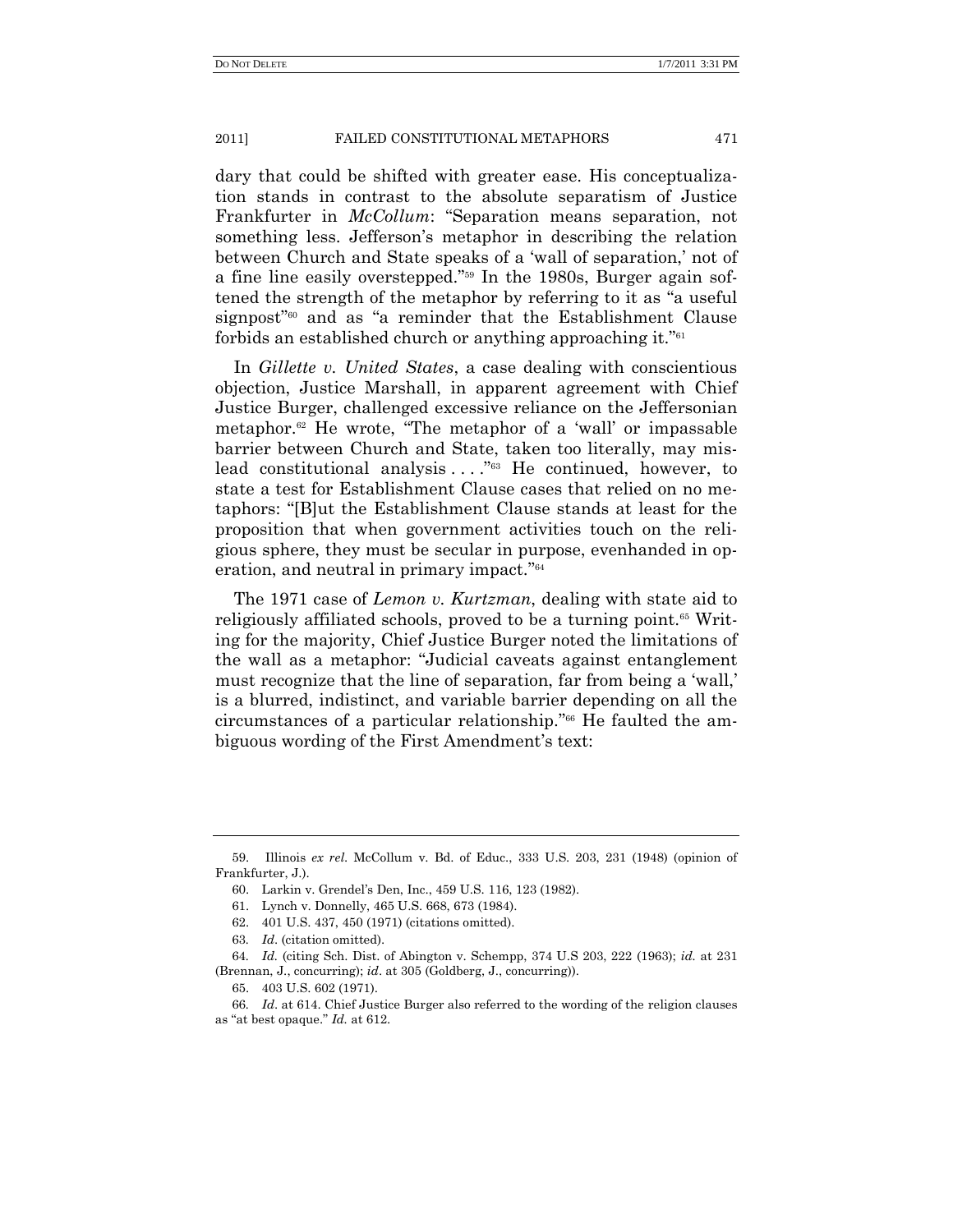Its authors did not simply prohibit the establishment of a state church or a state religion, an area history shows they regarded as very important and fraught with great dangers. Instead they commanded that there should be "no law *respecting* an establishment of religion." A law may be one "respecting" the forbidden objective while falling short of its total realization. A law "respecting" the proscribed result, that is, the establishment of religion, is not always easily identifiable as one violative of the Clause. A given law might not *establish* a state religion but nevertheless be one "respecting" that end in the sense of being a step that could lead to such establishment and hence offend the First Amendment.<sup>67</sup>

Perhaps the ambiguity of the Constitution's wording promoted the attraction of a metaphor that would give definition to the underlying ill-defined concept. To better define the meaning of the Establishment Clause, Chief Justice Burger metamorphosed the blurred wall metaphor into the familiar three-part *Lemon* test: ―First, the statute must have a secular legislative purpose; second, its principal or primary effect must be one that neither advances nor inhibits religion; finally, the statute must not foster 'an excessive government entanglement with religion."<sup>88</sup>

The third part of the test, however, introduced a new metaphor: excessive entanglement.<sup>69</sup> Perhaps the reliance on that metaphor stems from the inherent imprecision of the word "respecting" in the constitutional amendment—a word that troubled Chief Justice Burger. Despite the leeway that the new metaphor might have given for a more accommodationist view, subsequent cases make clear that the Court has read this metaphor, and consequently the *Lemon* test, as favoring the strict separationist interpretation of the Establishment Clause at least into the 1980s, after which the accommodationist interpretation sometimes prevailed.<sup>70</sup>

In subsequent cases, the Court has typically employed the Lemon test or some variant;<sup>71</sup> however, it has still discussed the

<sup>67</sup>*. Id.* at 612.

<sup>68</sup>*. Id.* at 612–13. Justice Burger found support for the second prong in *Board of Education v. Allen*, 392 U.S. 236, 243 (1968), and support for the third prong in *Walz v. Tax Commission of New York*, 397 U.S. 664, 674 (1970).

<sup>69</sup>*. See Lemon*, 403 U.S. at 614–15.

<sup>70.</sup> See WITTE & NICHOLS, *supra* note 17, at 158–59 (stating that the "accommodationist reading' of the *Lemon* test fell into desuetude‖ until *Mueller v. Allen*, 463 U.S. 388 (1983), another school aid case).

<sup>71.</sup> The primary variant or revision is *Agostini v. Felton*, 521 U.S. 203 (1997). For a discussion of the case, see *infra* notes 87–91 and accompanying text.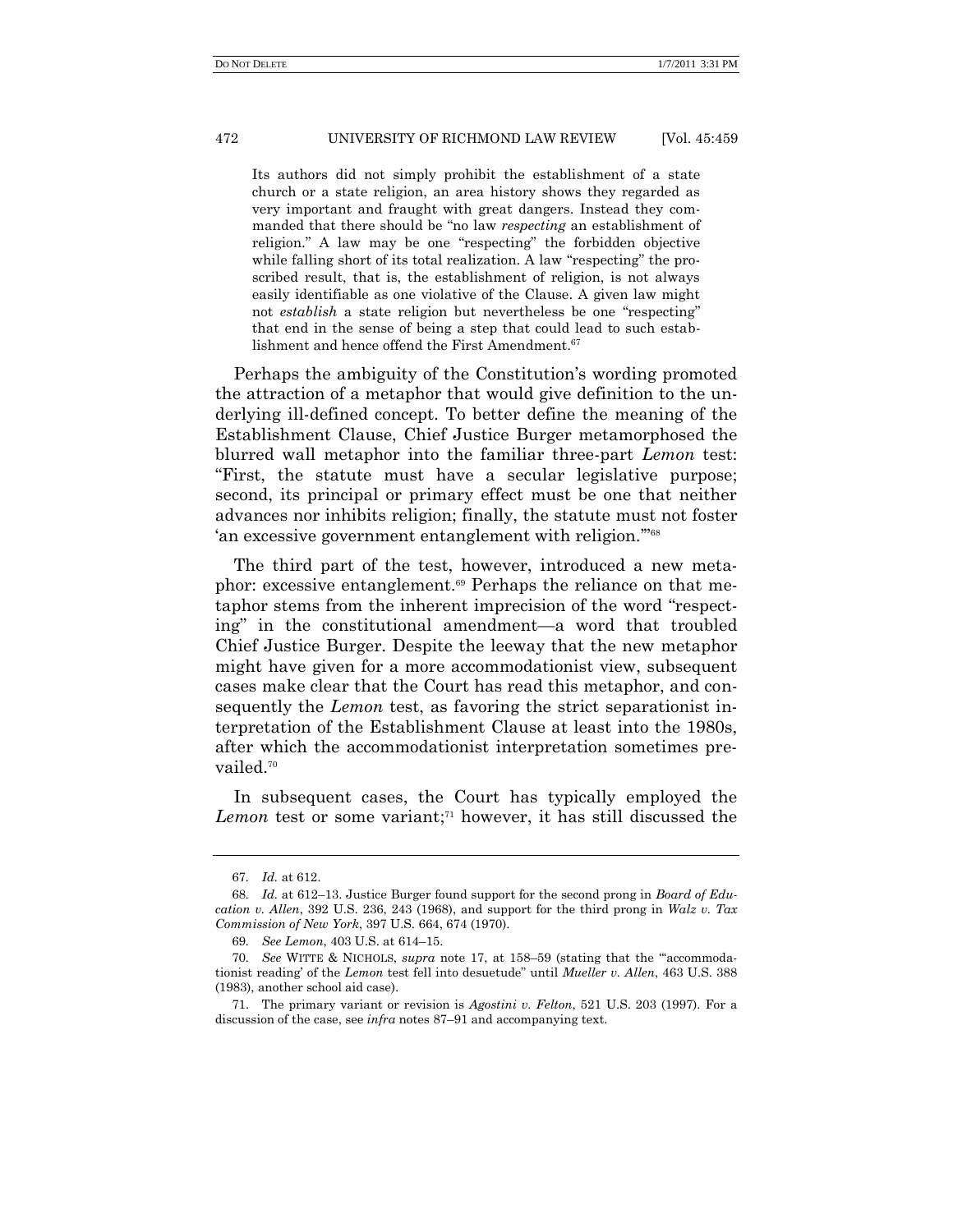wall metaphor, although with decreasing frequency. For example, in 1973, in *Committee for Public Education & Religious Liberty v. Nyquist*, a school aid case, Justice Powell's opinion for the Court struck down a New York statute by applying the *Lemon* test.<sup>72</sup> He acknowledged that "[i]t has never been thought either possible or desirable to enforce a regime of total separation, and as a consequence cases arising under these Clauses have presented some of the most perplexing questions to come before this Court."<sup>73</sup> Yet he still offered some deference to the wall metaphor: "Neither, however, may it be said that Jefferson's metaphoric 'wall of separation' between Church and State has become 'as winding as the famous serpentine wall' he designed for the University of Virginia."<sup>74</sup>

In 1977, in *Wolman v. Walter*, another school aid case, Justice Blackmun clashed with Justices Stevens and Marshall over the meaning of the wall metaphor.<sup>75</sup> Justice Blackmun quoted approvingly Justice Burger's description of the wall in *Lemon* as being ―a blurred, indistinct, and variable barrier depending on all the circumstances of a particular relationship."<sup>76</sup> Justices Stevens<sup>77</sup> and Marshall<sup>78</sup> took a different view. In the words of Justice Stevens, "What should be a 'high and impregnable' wall between church and state, has been reduced to a 'blurred, indistinct, and variable barrier.' The result has been, as Clarence Darrow predicted, harm to 'both the public and the religion that [this aid] would pretend to serve."<sup>79</sup>

In the 1980s, the most extensive and sharpest criticism of the wall metaphor appeared in Justice Rehnquist's dissent in *Wallace v. Jaffree*, a case rejecting a moment of silence in public schools:

<sup>72.</sup> 413 U.S. 756, 759, 773–83 (1973).

<sup>73</sup>*. Id.* at 760.

<sup>74</sup>*. Id.* at 761 (quoting Illinois *ex rel*. McCollum v. Bd. of Educ., 333 U.S. 203, 238 (1948) (Jackson, J., concurring)).

<sup>75.</sup> 433 U.S. 229 (1977), *overruled in part by* Mitchell v. Helms, 530 U.S. 793 (2000).

<sup>76</sup>*. Id.* at 236 (quoting Lemon v. Kurtzman, 403 U.S. 602, 614 (1971)).

<sup>77.</sup> See id. at 266 (Stevens, J., concurring in part and dissenting in part) ("Corrosive precedents' have left us without firm principles on which to decide these cases.‖ (quoting Everson v. Bd. of Educ., 330 U.S. 1, 63 (1947) (Rutledge, J., dissenting))).

<sup>78</sup>*. See id.* at 257 (Marshall, J., concurring in part and dissenting in part) (declaring that Court decisions had rendered the wall "incapable of performing its vital functions of protecting both church and state").

<sup>79</sup>*. Id.* at 266 (alteration in original) (internal citation omitted).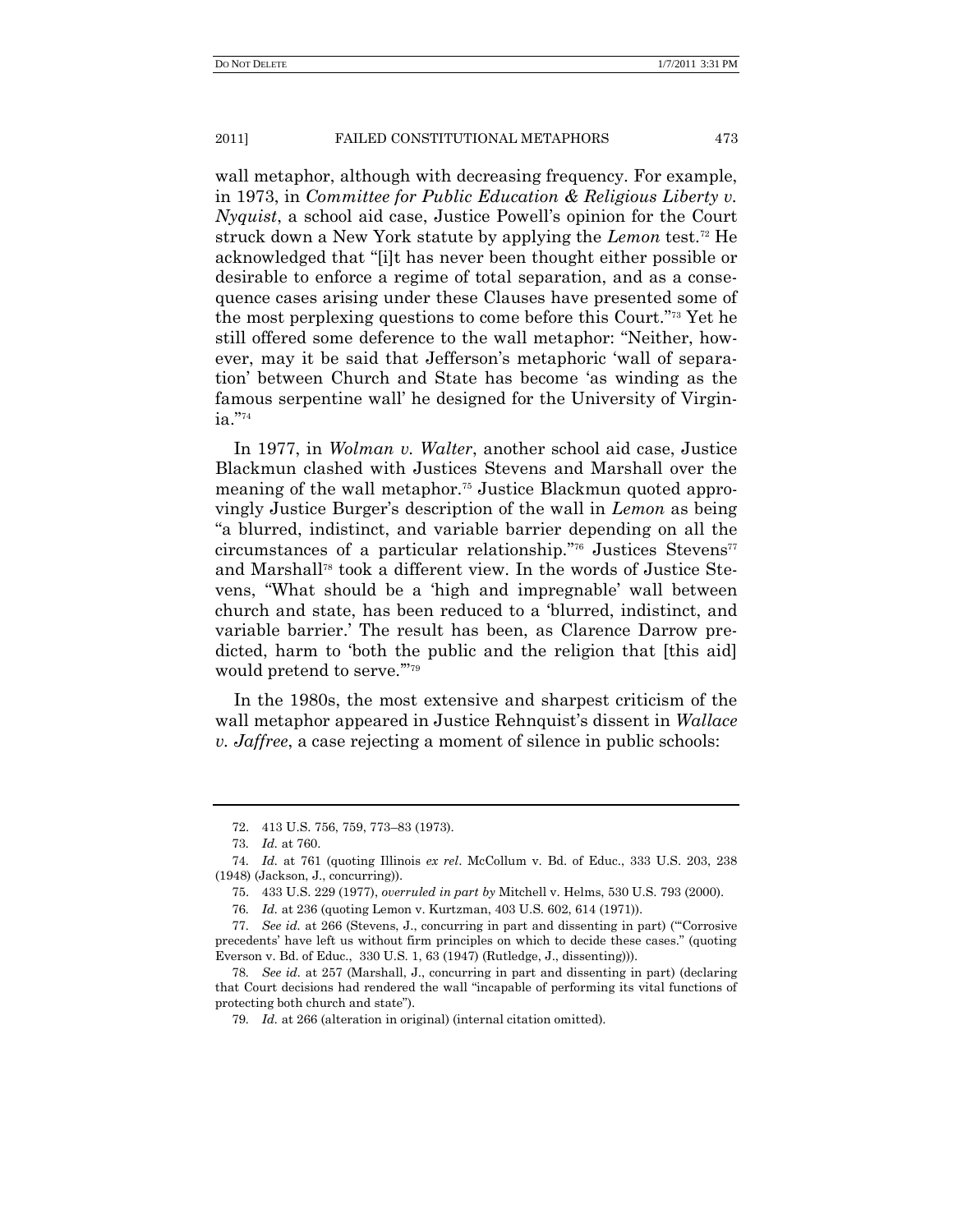Whether due to its lack of historical support or its practical unworkability, the *Everson* "wall" has proved all but useless as a guide to sound constitutional adjudication. . . .

... The "wall of separation between church and State" is a metaphor based on bad history, a metaphor which has proved useless as a guide to judging. It should be frankly and explicitly abandoned.<sup>80</sup>

# D. *Decline of the Metaphor*

Since 1990, in only five Supreme Court cases have Justices referenced the wall metaphor: three dissents by Justice Stevens,<sup>81</sup> one dissent by Justice Souter,<sup>82</sup> and one concurring opinion by Justice Blackmun.<sup>83</sup> In each case, the respective Justice took a separationist stance, asserting a violation of the Establishment Clause.<sup>84</sup> In each case, however, the metaphor exemplified the respective Justice's position, but did not receive anything resembling an extensive treatment.<sup>85</sup> Rather, the Justices each engaged in a traditional legal argument that examined cases and tested proposed rules for deciding the cases.<sup>86</sup>

In several recent cases, the members of the Court have employed variations on the *Lemon* test that reduce the emphasis on the entanglement metaphor. It cannot be said that a majority of the Court has reached a consensus on exactly what the appropri-

<sup>80.</sup> 472 U.S. 38, 107 (1985) (Rehnquist, J., dissenting).

<sup>81</sup>*. See* Van Orden v. Perry, 545 U.S. 677, 708, 709, 711, 730, 735 (2005) (Stevens, J., dissenting); Zelman v. Simmons-Harris, 536 U.S. 639, 686 (2002) (Stevens, J., dissenting); Capitol Square Review & Advisory Bd. v. Pinette, 515 U.S. 753, 797, 814 (1995) (Stevens, J., dissenting).

<sup>82</sup>*. See* Mitchell v. Helms, 530 U.S. 793, 873 (2000) (Souter, J., dissenting) (quoting *Everson*, 330 U.S. at 16).

<sup>83</sup>*. See* Lee v. Weisman, 505 U.S. 577, 600–01 (1992) (Blackman, J., concurring) (quoting *Everson*, 330 U.S. at 16 (1947)).

<sup>84</sup>*. See Van Orden*, 545 U.S. at 708, 735 (Stevens, J., dissenting); *Zelman*, 536 U.S. at 685–86 (Stevens, J., dissenting); *Mitchell*, 530 U.S. at 867–68 (Souter, J., dissenting); *Pinette*, 515 U.S. at 797, 815 (Stevens, J., dissenting); *Lee*, 505 U.S. at 599 (Blackmun, J., concurring).

<sup>85</sup>*. See Van Orden*, 545 U.S. at 708, 709, 711, 730, 735 (Stevens, J., dissenting); *Zelman*, 536 U.S. at 686 (Stevens, J., dissenting); *Mitchell*, 530 U.S. at 873 (Souter, J., dissenting) (quoting *Everson*, 330 U.S. at 16); *Pinette*, 515 U.S. at 797, 815 (Stevens, J., dissenting); *Lee*, 505 U.S. at 600–01 (Blackmun, J., concurring).

<sup>86</sup>*. See Van Orden*, 545 U.S. at 707–35 (Stevens, J., dissenting); *Zelman*, 536 U.S. at 684–86 (Stevens, J., dissenting); *Mitchell*, 530 U.S. at 867–913 (Souter, J., dissenting); *Pinette*, 515 U.S. at 797–815 (Stevens, J., dissenting); *Lee*, 505 U.S. at 599–609 (Blackmun, J., concurring).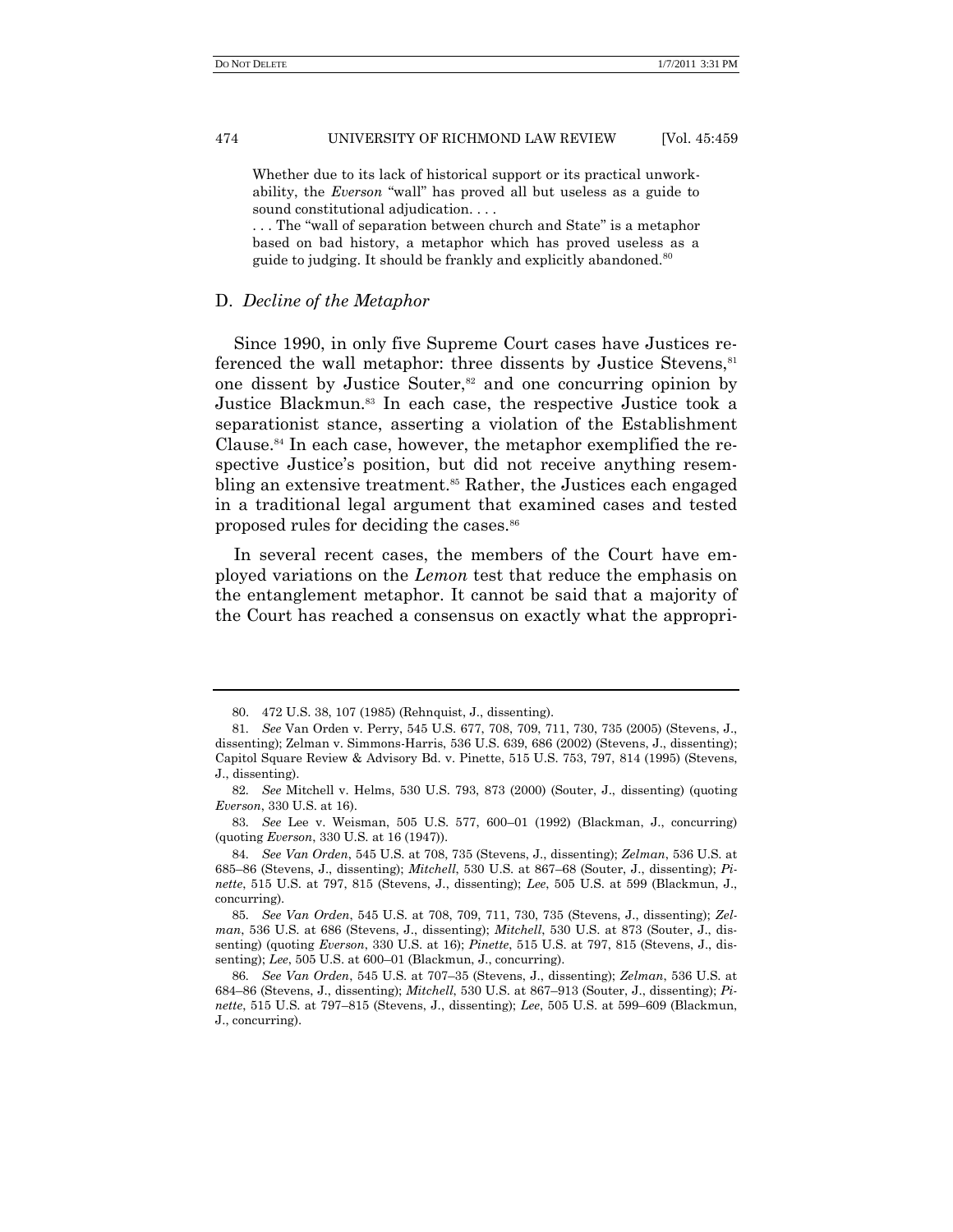ate test should be. However, the Court's ruling in *Agostini v. Felton* has proven the most enduring.<sup>87</sup>

In the 1985 decision *Aguilar v. Felton*, a school aid case, the Court invalidated a federally funded program that permitted public school teachers to provide remedial education, counseling, and guidance counseling services in parochial schools.<sup>88</sup> In a dissent, Justice O'Connor expressed her strong reservations about the entanglement prong: "If a statute lacks a purpose or effect of advancing or endorsing religion, I would not invalidate it merely because it requires some ongoing cooperation between church and state or some state supervision to ensure that state funds do not advance religion."89

Then, in 1997, in *Agostini v. Felton*, the Court reversed its decision in *Aguilar.*<sup>90</sup> Writing for the majority, Justice O'Connor developed her argument in *Aguilar* and modified the Court's *Lemon* test.<sup>91</sup> Although she found that the government program satisfied all three prongs, she described the entanglement prong "as an aspect of the inquiry into the statute's effect" and arguably reduced that third prong as a hurdle for state aid programs.<sup>92</sup>

In 2000, Justice O'Connor's revision of the *Lemon* test in *Mitchell v. Helms* found extensive support.<sup>93</sup> In upholding a government program providing instructional equipment to parochial schools, Chief Justice Rehnquist and Justices Scalia and Kennedy joined Justice Thomas's opinion which read *Agostini* as recasting the *Lemon* test's "entanglement inquiry as simply one criterion relevant to determining a statute's effect."<sup>94</sup> In her concurring opinion joined by Justice Breyer, Justice O'Connor agreed with this understanding of the effects prong.<sup>95</sup>

<sup>87.</sup> 521 U.S. 203 (1997).

<sup>88</sup>*. See* 473 U.S. 402, 406, 414 (1985), *overruled by Agostini*, 521 U.S. at 236.

<sup>89</sup>*. See id.* at 430 (O'Connor, J., dissenting). Earlier, Justice O'Connor had suggested some concern over the entanglement prong when she declared that it should be limited to institutional entanglement. *See* Lynch v. Donnelly, 465 U.S. 668, 689 (1984) (O'Connor, J., concurring).

<sup>90.</sup> 521 U.S. at 208–09.

<sup>91</sup>*. Id*. at 232–35.

<sup>92</sup>*. Id.* at 233–35.

<sup>93</sup>*. See* 530 U.S. 793, 807–08 (2000).

<sup>94</sup>*. Id.* at 801, 808.

<sup>95</sup>*. See id.* at 845 (O'Connor, J., concurring).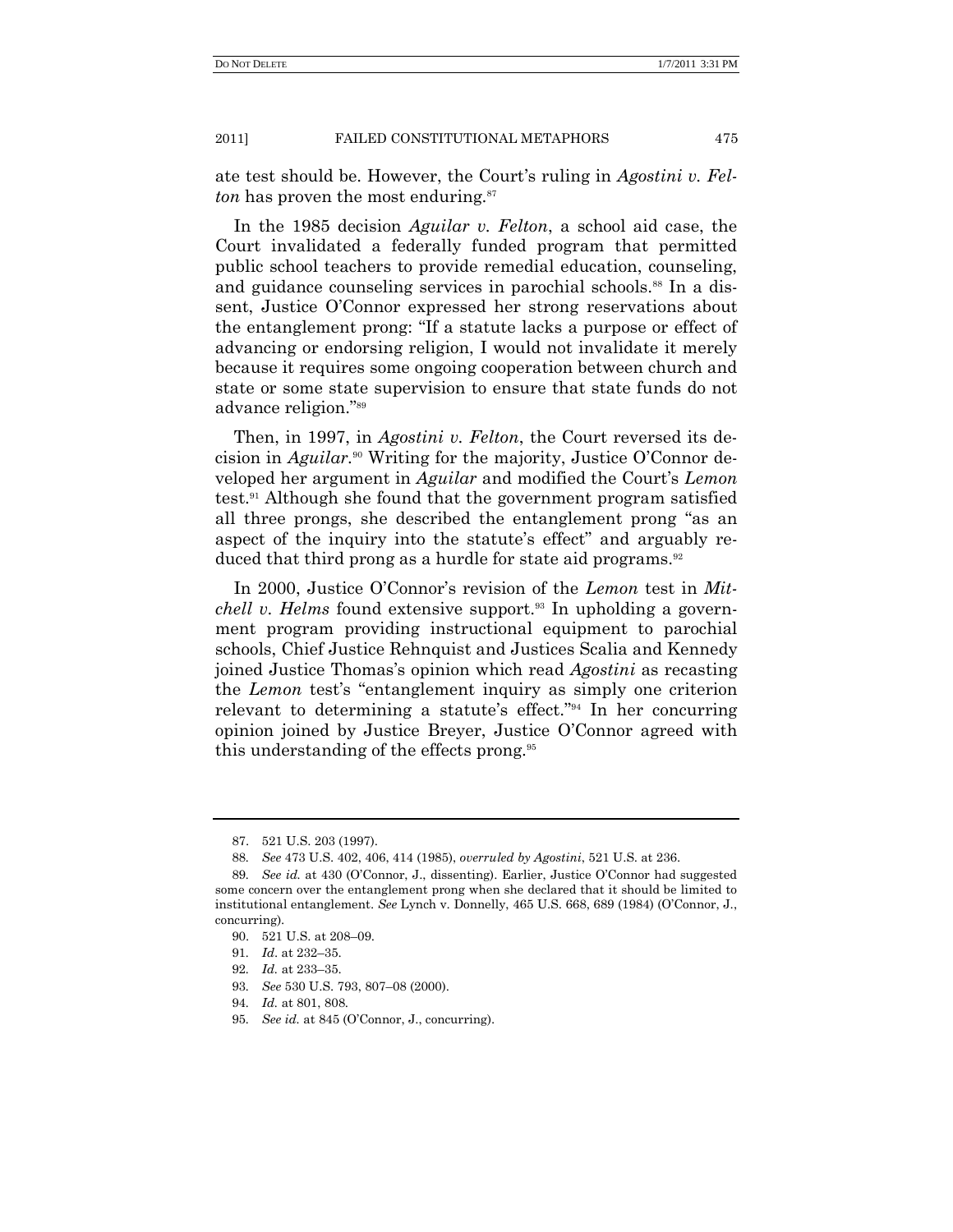In *Zelman v. Simmons-Harris*, a case upholding a tuition voucher plan, the Court confirmed the *Agostini* revision by considering only the purpose and effects prong of the *Lemon* test.<sup>96</sup> Justice O'Connor, concurring, further confirmed the revision, stating that *Agostini* "folded the entanglement inquiry into the primary effect inquiry. This made sense because both inquiries rely on the same evidence, and the degree of entanglement has implications for whether a statute advances or inhibits religion."<sup>97</sup> Yet, in his plurality opinion in *Van Orden v. Perry*, dealing with a Ten Commandments monument on public grounds, Chief Justice Rehnquist referenced entanglement as a separate prong of the *Lemon* test.<sup>98</sup>

In many recent decisions, the Justices have written joint and separate opinions that disclose both their views on church-state relationships and on the proper judicial test to apply. In some cases, the Court decisions have turned on deciding whether the contested government action was religiously neutral.<sup>99</sup> Justices have also used a "coercion test" to invalidate government action that coerces anyone to participate in any religion or religious exercise.<sup>100</sup> Some Justices, particularly Justice O'Connor, have asked whether the government action appeared to endorse certain religious beliefs.<sup>101</sup> Still others would determine whether the government action stemmed from the country's historic ways of treating religious matters. $102$ 

A review of the case law discloses many sharply divided opinions among the Justices and a resulting uncertainty about the status of the law. However, from the viewpoint of rhetoric, the use of the metaphor has declined. The early dominant use of the

<sup>96</sup>*. See* 536 U.S. 639, 648–49 (2002).

<sup>97</sup>*. Id.* at 668–69 (citations omitted).

<sup>98.</sup> 545 U.S. 677, 686 n.6 (2005) (plurality opinion) (quoting Lemon v. Kurtzman, 403 U.S. 602, 612–13 (1971)). However, Chief Justice Rehnquist stated that the *Lemon* test was unhelpful in deciding this type of case. *See id.* at 686.

<sup>99</sup>*. See*, *e.g.*, Good News Club v. Milford Cent. Sch., 533 U.S. 98, 102, 114 (2001) (citation omitted) (rejecting an Establishment Clause challenge and deciding the case on free speech grounds).

<sup>100</sup>*. See, e.g.*, Lee v. Weisman, 505 U.S. 577, 587 (1992) (citations omitted) (invalidating prayer at a high school graduation).

<sup>101</sup>*. See, e.g*., McCreary Cnty. v. ACLU, 545 U.S. 844, 883 (2005) (O'Connor, J., concurring) (invalidating a courthouse posting of the Ten Commandments).

<sup>102</sup>*. See Van Orden*, 545 U.S. at 686–92 (validating a Ten Commandments monument on state grounds).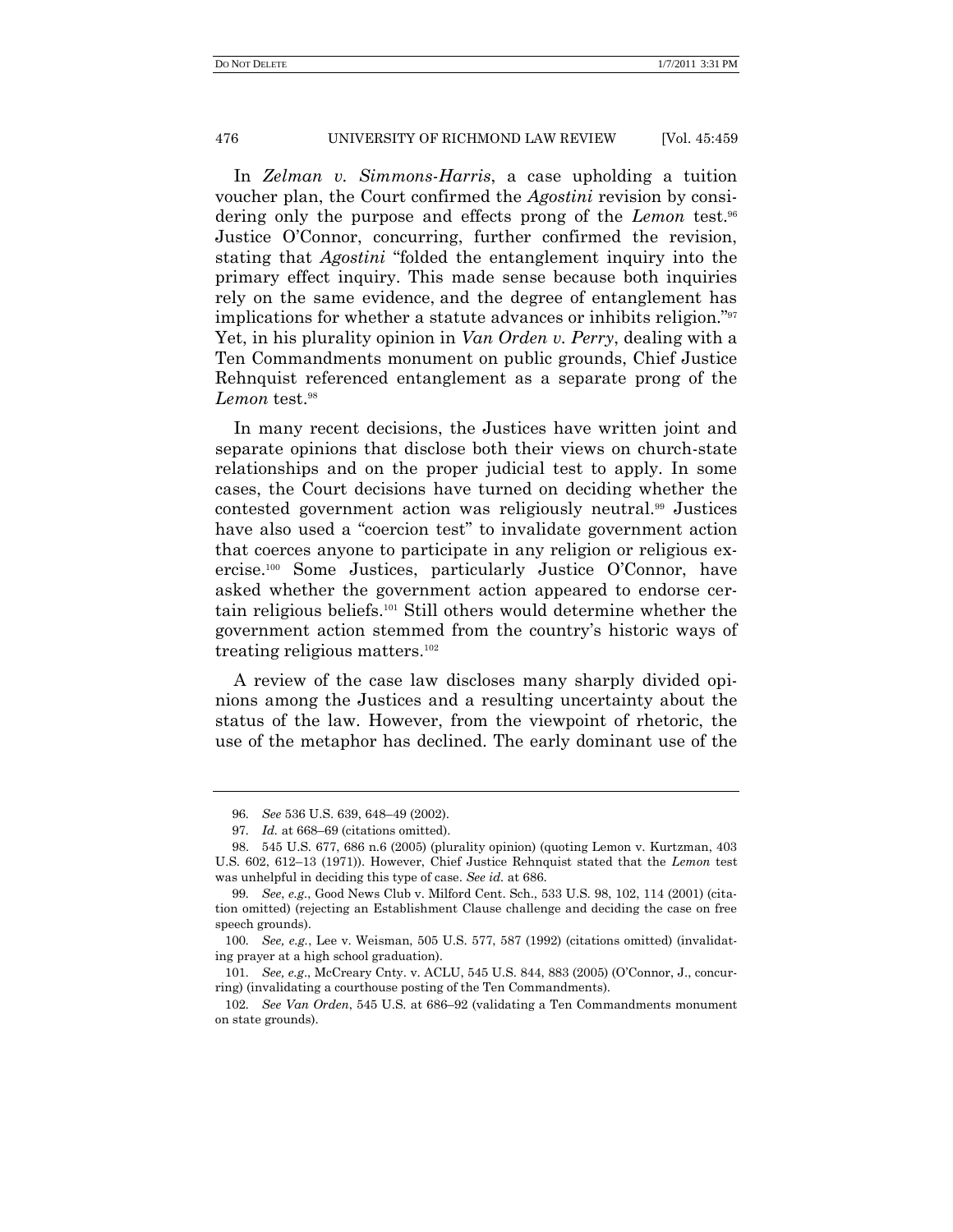wall metaphor reflected the heavily separationist leanings of the Court.<sup>103</sup> The shift to the *Lemon* test and its variants demonstrated a shift from reliance on general policy to reliance on a rule. However, the inclusion of the entanglement metaphor as a prong of the rule offered potential room for ambiguity. Yet, it proved an opportunity for the separationist argument to continue to dominate, though perhaps not to such a great degree as before. With the decrease in emphasis on entanglement in recent cases,<sup>104</sup> the reliance on metaphor is receding.<sup>105</sup> Nevertheless, although the Court remains divided, the rhetorical tools do not so greatly favor one set of advocates.

Despite the decline of the wall metaphor in Supreme Court cases, it rears up in the opinions of the lower courts<sup>106</sup> and in a plentiful number of law review articles.<sup>107</sup> An electronic search of a commercial database will disclose over one thousand law review articles in the last ten years that reference the wall metaphor.<sup>108</sup> Thus, despite its decline in the nation's highest court, it still haunts.

# III. PRIVACY IN THE PENUMBRA

# A. *The Metaphor Before Griswold*

In legal circles, the metaphor of the penumbra is identified with Justice William O. Douglas's definition of privacy as a constitutional right in *Griswold v. Connecticut*, the case that invalidated a Connecticut statute prohibiting the use and distribution of contraceptives.<sup>109</sup> However, the judicial use of the metaphor

<sup>103</sup>*. See supra* notes 43–54 and accompanying text.

<sup>104</sup>*. See, e.g.*, Agostini v. Felton, 521 U.S. 203, 233 (1997).

<sup>105</sup>*. See, e.g.*, Good News Club v. Milford Cent. Sch., 533 U.S. 98, 114 (2001) (citations omitted) (basing its decision on whether the government action was religiously neutral); *Lee*, 505 U.S. at 587 (relying on a coercion test).

<sup>106</sup>*. See, e.g.*, Pelphrey v. Cobb Cnty., 547 F.3d 1263, 1290 n.14 (11th Cir. 2008) (Middlebrooks, J., dissenting); Skoros v. City of New York, 437 F.3d 1, 15 (2d Cir. 2006) (citations omitted); Koenick v. Felton, 190 F.3d 259, 264 (4th Cir. 1999) (citation omitted); Coles *ex rel*. Coles v. Cleveland Bd. of Educ., 171 F.3d 369, 383 (6th Cir. 1999).

<sup>107.</sup> *See, e.g.*, Dreisbach, *supra* note 16; Oseid, *supra* note 17.

<sup>108.</sup> Search Query for "Wall of Separation," LEXISNEXIS, www.lexisnexis.com (select ―Search‖ hyperlink; then select ―Secondary Legal‖ hyperlink; then select ―Law Reviews, CLE, Legal Journals & Periodicals, Combined" hyperlink; then search for "Wall of Separation' and date aft 10/1/2000"; then follow "Search" hyperlink).

<sup>109.</sup> 381 U.S. 479 (1965). The literature on the case is extensive. *See, e.g*., A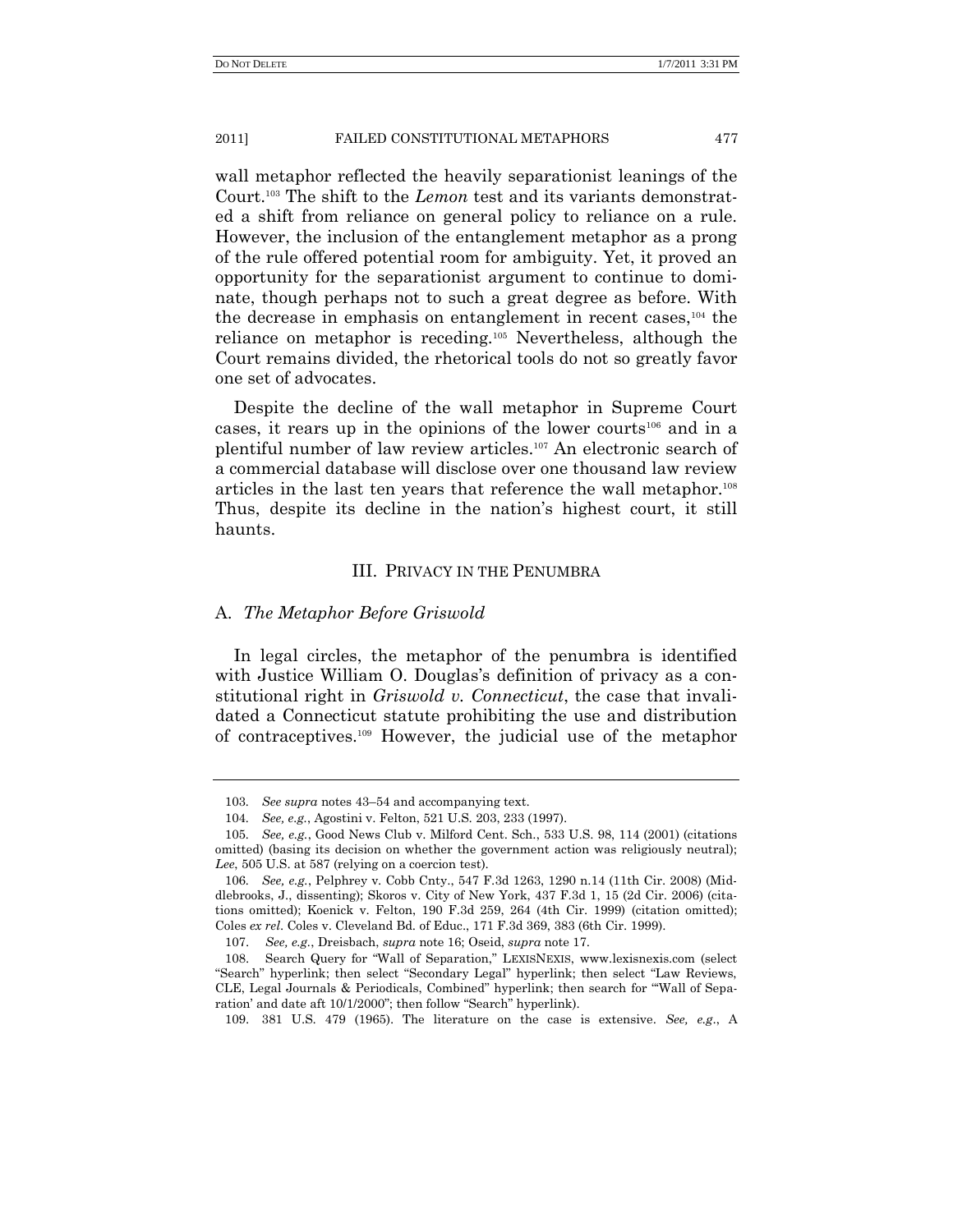goes back to Justice Stephen Field's 1871 circuit court opinion in *Montgomery v. Bevans.*<sup>110</sup> In that case, John Montgomery's father had accepted a deed to property on his son's behalf.<sup>111</sup> However, Montgomery, a captain in the United States Navy, had left the area before the delivery to serve on a ship docked in San Francisco. <sup>112</sup> According to the prevailing law, a person was presumed dead after not being heard from for seven years.<sup>113</sup> After seven years, Montgomery's father claimed the property as his son's heir.<sup>114</sup> The father's claim could prove successful if the son had died only after the deed had been delivered.<sup>115</sup> Justice Field summarized the argument:

[H]ence counsel argue that there is no presumption in favor of the continuance of life during the penumbra, or death period, of seven years, for if such presumption prevailed for one day after disappearance proved, it would necessarily prevail for six years and three hundred and sixty-four days, and the whole basis upon which the presumption of death rests would become absurd.<sup>116</sup>

110. 17 F. Cas. 628, 632 (C.C.D. Cal. 1871) (No. 9735). For histories of the metaphor's use in Supreme Court decisions, see Henry T. Greely, *A Footnote to "Penumbra" in* Griswold v. Connecticut, 6 CONST. COMMENT. 251 (1989); Burr Henly, *"Penumbra": The Roots of a Legal Metaphor*, 15 HASTINGS CONST. L.Q. 81 (1987). I have relied heavily on these articles for tracing the metaphor's judicial history. For an excellent rhetorical analysis, see Rideout, *supra* note 9.

111*. Montgomery*, 17 F. Cas. at 629.

112*. Id*.

114*. Id*.

115*. Id*.

116*. Id.* Justice Oliver Wendell Holmes had previously used the metaphor in a law review article:

The growth of the law is very apt to take place in this way: Two widely different cases suggest a general distinction, which is a clear one when stated broadly. But as new cases cluster around opposite poles, and begin to approach each other, the distinction becomes more difficult to trace . . . and at last a mathematical line is arrived at by the contact of contrary decisions, which is so far arbitrary that it might equally well have been drawn a little further to the one side or to the other. The distinction between the groups, however, is philosophical, and it is better to have a line drawn somewhere in

DOCUMENTARY HISTORY OF THE LEGAL ASPECTS OF ABORTION IN THE UNITED STATES: *GRISWOLD V. CONNECTICUT* (Roy M. Mersky & Jill Duffy eds., 2001); CHEMERINSKY, *supra* note 15, § 10.3.2; DAVID J. GARROW, LIBERTY AND SEXUALITY: THE RIGHT TO PRIVACY AND THE MAKING OF *ROE V. WADE* 131–270 (Univ. of Cal. Press 1998) (1994); JOHN W. JOHNSON, *GRISWOLD V. CONNECTICUT*: BIRTH CONTROL AND THE CONSTITUTIONAL RIGHT TO PRIVACY (2005); 2 RONALD D. ROTUNDA & JOHN E. NOWAK, TREATISE ON CONSTITUTIONAL LAW: SUBSTANCE AND PROCEDURE § 15.7, at 810–12 (4th ed. 2007); *Symposium on the* Griswold *Case and the Right of Privacy*, 64 MICH. L. REV. 197 (1965); Stephen C. Veltri, *Fowler V. Harper and the Right of Privacy: Twenty-Five Years*, 16 OHIO N.U. L. REV. 359 (1989).

<sup>113</sup>*. Id*. at 632.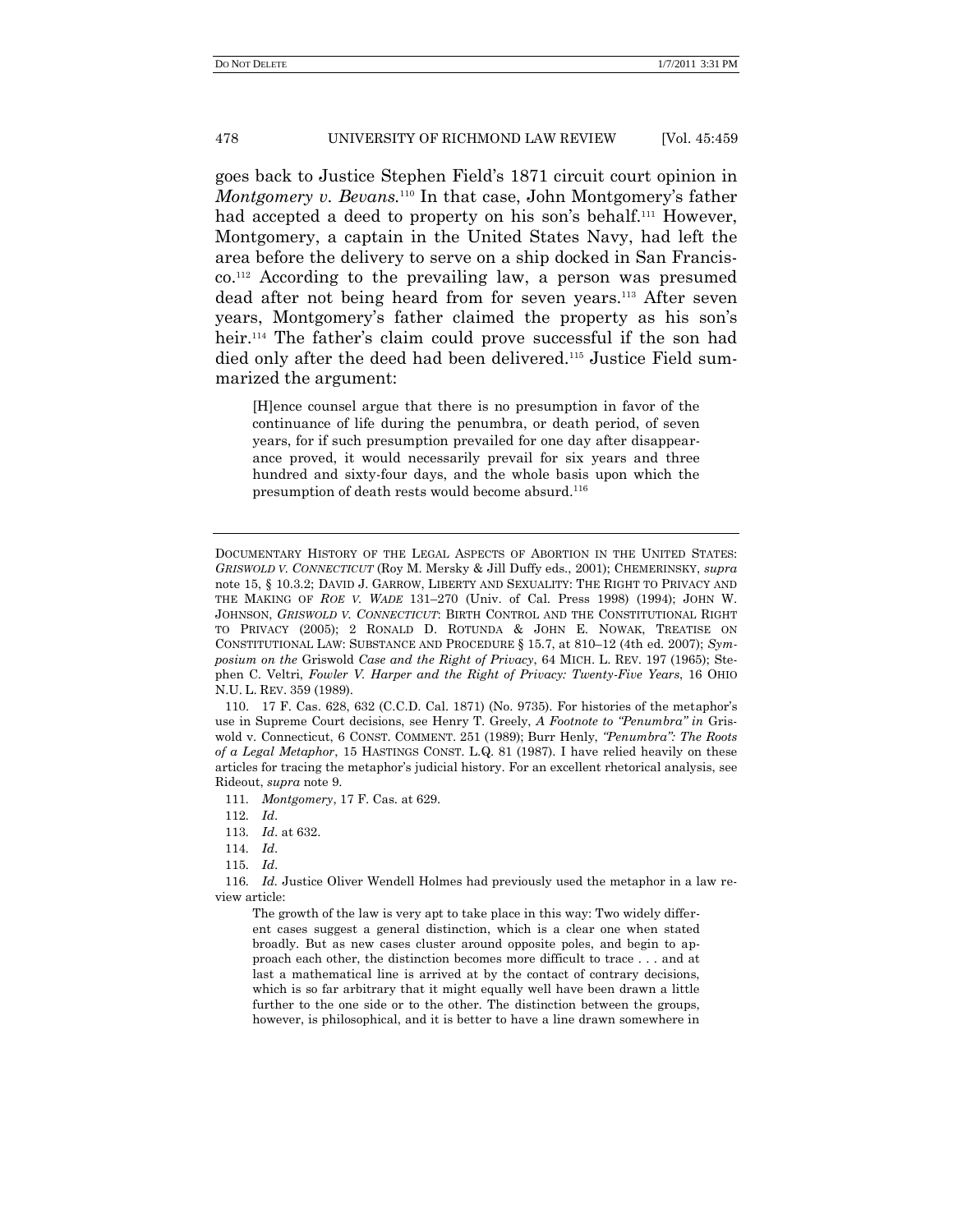Field thus used "penumbra" to describe the period during which the law might or might not determine that the missing individual was dead. His use of the word deviated from Johannes Kepler's original astronomical definition: "a partially shaded region around the darker shadow of an opaque body."<sup>117</sup>

The metaphor again appeared in judicial opinions, but not until thirty years had passed, when Justice Oliver Wendell Holmes used it, first in three opinions of the Massachusetts Supreme Judicial Court,<sup>118</sup> and then in four opinions of the Supreme Court of the United States. <sup>119</sup> In three of the Supreme Court of the United States's opinions, Holmes employed "penumbra" to describe situations in which it is difficult to engage in line drawing.<sup>120</sup> Thus in one case, a dissent, he wrote, "The great ordinances of the Constitution do not establish and divide fields of black and white. Even the more specific of them are found to terminate in a

the penumbra between darkness and light, than to remain in uncertainty.

Note, *The Theory of Torts*, 7 AM. L. REV. 652, 654 (1873). In a later writing, he used the metaphor to convey the same meaning. *See* OLIVER WENDELL HOLMES, THE COMMON LAW 127 (Dover Publications 1991) (1881).

<sup>117.</sup> The Oxford English Dictionary traces the word to its origination in Kepler's AD VITELLIONEM PARALIPOMENA (1604). *See* 11 Oxford English Dictionary 502 (2d ed. 1989). The updated online version of the dictionary offers this primary definition:

The partially shaded region around the shadow of an opaque body, when the light source is larger than a point source and only part of its light is cut off (contrasted with the full shadow or umbra); . . . that of the shadow cast by the moon on the earth in a solar eclipse, or by the earth on the moon in a lunar eclipse, resulting in an area that experiences only a partial eclipse.

OXFORD ENGLISH DICTIONARY ONLINE, http://www.oed.com/ (search for "penumbra"; then follow "Find Word" hyperlink) (last visited Dec. 3, 2010). The dictionary also offers a definition for an "extended use" in United States law: "Esp. in constitutional jurisprudence: the scope of a legal provision, *esp.* the range of its application extending beyond the rights, privileges, or immunities it enumerates explicitly." *Id.* (search for "extended use"; then follow "Find Word" hyperlink).

<sup>118</sup>*. See* Driscoll v. Towle, 63 N.E. 922, 923 (Mass. 1902); Kerslake v. Cummings, 61 N.E. 760, 761 (Mass. 1901); Danforth v. Groton Water Co., 59 N.E. 1033, 1034 (Mass. 1901).

<sup>119</sup>*. See* Olmstead v. United States, 277 U.S. 438, 469 (1928) (Holmes, J., dissenting), *overruled by* Katz v. United States, 389 U.S. 347, 353 (1967); Springer v. Gov't of the Philippine Islands, 277 U.S. 189, 209 (1928) (Holmes, J., dissenting); Schlesinger v. Wisconsin, 270 U.S. 230, 241 (1926) (Holmes, J., dissenting); Hanover Star Milling Co. v. Metcalf, 240 U.S. 403, 426 (1916) (Holmes, J., concurring), *superseded by statute*, Lanham Act, Pub. L. No. 79-489, 60 Stat. 427 (1946) (codified as amended in scattered sections of 15 U.S.C.), *as recognized in* Park 'N Fly, Inc. v. Dollar Park and Fly, Inc., 469 U.S. 189, 299 (1985).

<sup>120</sup>*. See Springer*, 277 U.S. at 209; *Schlesinger*, 270 U.S. at 241; *Hanover Star Milling Co.*, 240 U.S. at 426.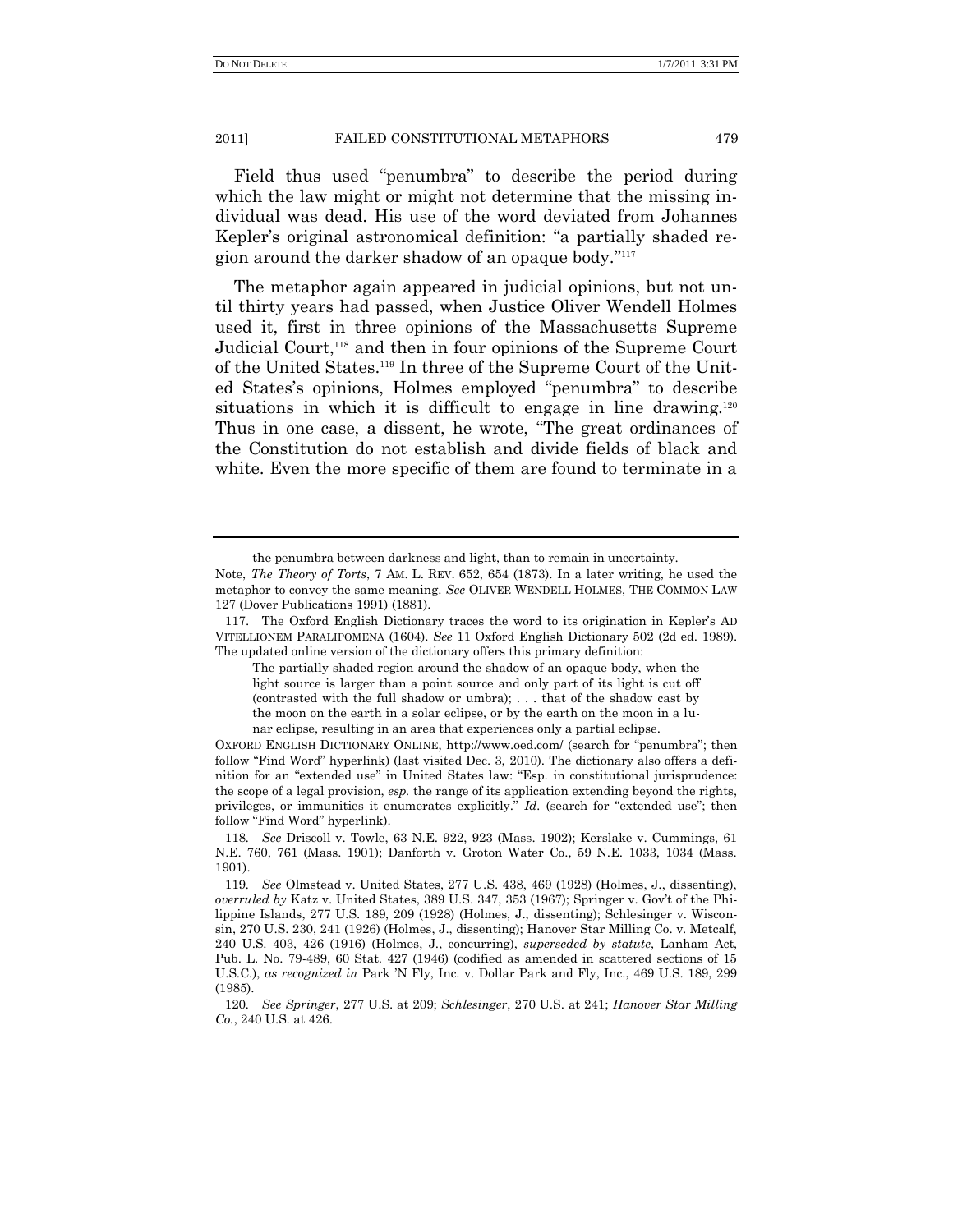penumbra shading gradually from one extreme to the other."<sup>121</sup> In another dissent, he employed the metaphor in a manner similar to Justice Douglas in *Griswold* in describing the extended reach of a constitutional amendment. <sup>122</sup> In declaring that federal courts should not admit evidence obtained through wire-tapping, but reserving judgment on whether the Constitution mandated exclusion, he wrote:

While I do not deny it, I am not prepared to say that the penumbra of the Fourth and Fifth Amendments covers the defendant, although I fully agree that Courts are apt to err by sticking too closely to the words of a law where those words import a policy that goes beyond them.<sup>123</sup>

Although other judges employed the "penumbra" metaphor, Judge Learned Hand used it most frequently—eleven times usually to emphasize the ambiguity of words and concepts.<sup>124</sup> For example, in his dissent in *Commissioner v. Ickelheimer*, concerning a statutory tax provision, he wrote:

[T]he colloquial words of a statute have not the fixed and artificial content of scientific symbols; they have a penumbra, a dim fringe, a connotation, for they express an attitude of will, into which it is our duty to penetrate and which we must enforce ungrudgingly when we can ascertain it, regardless of imprecision in its expression.<sup>125</sup>

At the Supreme Court, prior to 1941, Justice Benjamin Cardozo employed the metaphor three times,<sup>126</sup> and Justices Louis Brandeis,<sup>127</sup> Felix Frankfurter,<sup>128</sup> Harlan Stone,<sup>129</sup> and Chief Jus-

126*. See* Helvering v. Davis, 301 U.S. 619, 640 (1937); A.L.A. Schechter Poultry Corp. v. United States, 295 U.S. 495, 554 (1935) (Cardozo, J., concurring); Dayton Power & Light v. Pub. Utils. Comm'n, 292 U.S. 290, 309 (1934).

<sup>121</sup>*. Springer*, 277 U.S. at 209.

<sup>122</sup>*. Compare* Griswold v. Connecticut, 381 U.S. 479, 483–84 (1965), *with Olmstead*, 277 U.S. at 469 (Holmes, J., dissenting).

<sup>123</sup>*. Olmstead*, 277 U.S. at 469 (Holmes, J., dissenting) (citation omitted).

<sup>124</sup>*. See* United States v. Dennis, 183 F.2d 201, 212 (2d Cir. 1950), *aff"d*, 341 U.S. 494 (1951); Int'l Bhd. of Elec. Workers, Local 501 v. NLRB, 181 F.2d 34, 40 (2d Cir. 1950), *aff"d*, 341 U.S. 694 (1951); United States v. Rabinowitz, 176 F.2d 732, 735 (2d Cir. 1949), *rev"d*, 339 U.S. 56 (1950), *overruled by* Chimel v. California, 395 U.S. 752 (1969); United States v. Heine, 151 F.2d 813, 817 (2d Cir. 1945); Andrews v. Comm'r, 135 F.2d 314, 319 (2d Cir. 1943) (Hand, J., dissenting); Comm'r v. Ickelheimer, 132 F.2d 660, 662 (2d Cir. 1943) (Hand, J., dissenting); Landers, Frary & Clark v. Universal Cooler Corp., 85 F.2d 46, 48 (2d Cir. 1936); Wachs v. Balsam, 38 F.2d 50, 51 (2d Cir. 1930); Van Vlaanderen v. Peyet Silk Dyeing Corp., 278 F. 993, 994 (S.D.N.Y. 1921); The Poznan, 276 F. 418, 428 (S.D.N.Y. 1921); Lambert Pharmacal Co. v. Bolton Chem. Corp., 219 F. 325, 327 (S.D.N.Y. 1915).

<sup>125</sup>*.* 132 F.2d at 662 (citing Johnson v. United States, 163 F. 30, 32 (1st Cir. 1908)).

<sup>127</sup>*. See* Untermyer v. Anderson, 276 U.S. 440, 451 (1928) (Brandeis, J., dissenting)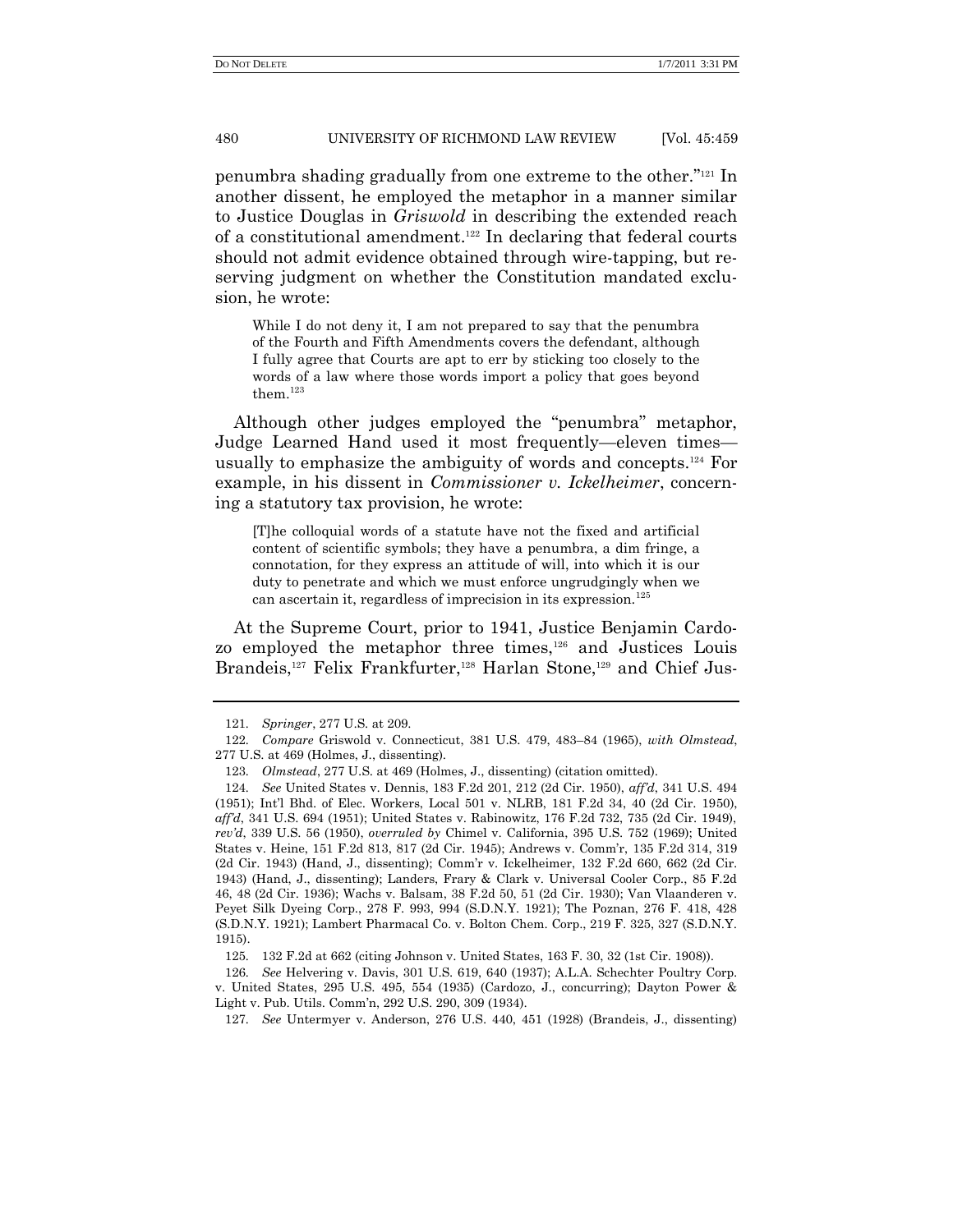tice Charles Evans Hughes<sup>130</sup> each employed it once. After that date and until the *Griswold* opinion,<sup>131</sup> Justice Douglas employed it eight times,<sup>132</sup> and Justices William Brennan,<sup>133</sup> Robert Jackson,<sup>134</sup> Wiley Rutledge,<sup>135</sup> and Chief Justice Harlan Fiske Stone<sup>136</sup> each employed it once.

Yet, the various Justices gave the metaphor different meanings in different cases. In some instances, they used "penumbra" to refer to an area of indeterminacy in the law. For example, in *A.L.A. Schechter Poultry Corp. v. United States*, Justice Cardozo wrote, ―There is no penumbra of uncertainty obscuring judgment here. To find immediacy or directness here is to find it almost everywhere."<sup>137</sup> In other instances, they gave the word a meaning that bore some connection to its conventional meaning. For example, in *Coleman v. Miller*, a group of Kansas state legislators challenged Kansas's ratification of a federal constitutional amendment.<sup>138</sup> In a concurring opinion, Justice Frankfurter argued that the legislators lacked the individualized legal interest necessary for standing.<sup>139</sup> Frankfurter observed, "No doubt the bounds of such legal interest have a penumbra which gives some freedom in judging fulfillment of our jurisdictional requirements."<sup>140</sup>

<sup>(</sup>quoting Schlesinger v. Wisconsin, 270 U.S. 230, 241 (1926) (Holmes, J., dissenting)).

<sup>128</sup>*. See* Coleman v. Miller, 307 U.S. 433, 465 (1939) (Frankfurter, J., concurring).

<sup>129</sup>*. See* Arrow-Hart & Hegeman Elec. Co. v. FTC, 291 U.S. 587, 607 (1934) (Stone, J., dissenting), *superseded by statute*, Act of Dec. 29, 1950, ch. 1184, §§ 7, 11, 64 Stat. 1125 (1950).

<sup>130</sup>*. See* Cont'l Baking Co. v. Woodring, 286 U.S. 352, 370 (1932).

<sup>131.</sup> Griswold v. Connecticut, 381 U.S. 479, 479 (1965) (decided June 7, 1965).

<sup>132</sup>*. See* Fed. Power Comm'n v. Texaco, Inc., 377 U.S. 33, 39 (1964); Wilson v. Schnettler, 365 U.S. 381, 392 n.5 (1961) (Douglas, J., dissenting); Panama Canal Co. v. Grace Line, Inc., 356 U.S. 309, 317 (1958), *superseded by regulation*, Acquiring of Commercial or Industrial Products and Services Needed by the Government, Policy Revision, 44 Fed. Reg. 20,556 (Apr. 5, 1979); Smith v. Sperling, 354 U.S. 91, 97 (1957); Textile Workers Union v. Lincoln Mills, 353 U.S. 448, 457 (1957); Gen. Box Co. v. United States, 351 U.S. 159, 169 (1956) (Douglas, J., dissenting); Gen. Comm. of Adjustment v. Mo.-Kan.-Tex. R.R. Co., 320 U.S. 323, 336 (1943); United States v. Classic, 313 U.S. 299, 331–32 (1941) (Douglas, J., dissenting).

<sup>133</sup>*. See* Uphaus v. Wyman, 360 U.S. 72, 99 (1959) (Brennan, J., dissenting).

<sup>134</sup>*. See* Chase Sec. Corp. v. Donaldson, 325 U.S. 304, 315 (1945) (citing Camfield v. United States, 167 U.S. 518, 523–24 (1897)).

<sup>135</sup>*. See* Screws v. United States, 325 U.S. 91, 130 (1945) (Rutledge, J., concurring).

<sup>136</sup>*. See* Fernandez v. Wiener, 326 U.S. 340, 360 (1945).

<sup>137.</sup> 295 U.S. 495, 554 (1935) (Cardozo, J., concurring).

<sup>138.</sup> 307 U.S. 433 (1939).

<sup>139</sup>*. Id*. at 464 (Frankfurter, J., concurring).

<sup>140</sup>*. Id.* at 465.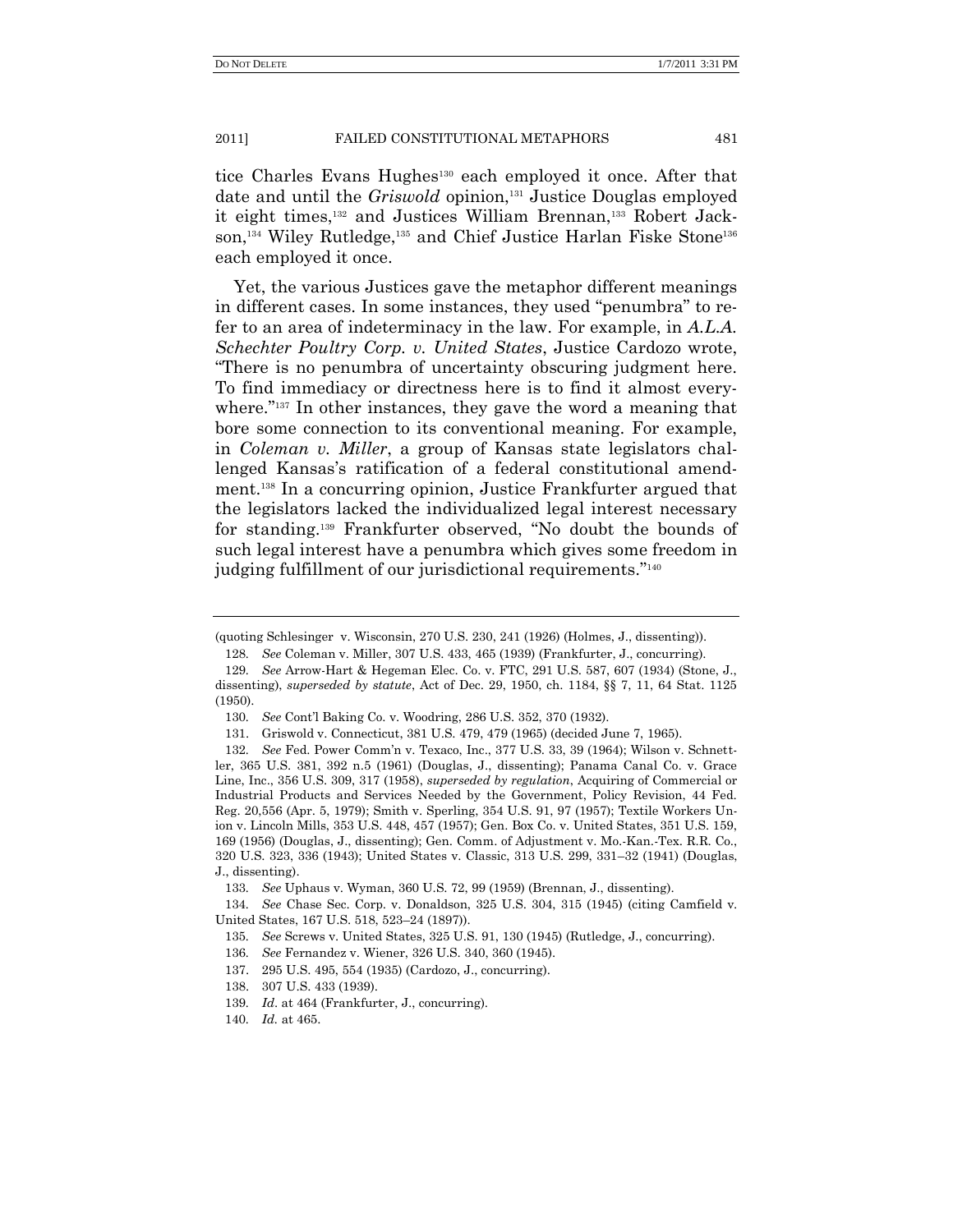Why these Justices gave deviant meanings to "penumbra" is a puzzlement. Perhaps they did not know what the word meant. The dictionary definitions are technical and not easy to understand.<sup>141</sup> And perhaps they could think of no metaphors that accurately conveyed the meaning that they wished to convey. Yet, there are serviceable words available. For example, if a statute is ambiguous, a court might state that the statute is ambiguous and that the policy considerations dictate giving its meaning an expansive interpretation. But perhaps among wordsmiths, the love for rhetoric is so powerful that the passion for metaphor triumphs over more pedestrian phraseology.

Prior to *Griswold*, Justice Douglas employed the penumbra metaphor in eight opinions and in each instance employed it to mean "periphery" or "fringe."<sup>142</sup> For example, in his dissent in *United States v. Classic*, he concurred with the majority that the Federal Constitution permitted Congress to regulate certain primary elections and nomination procedures of political parties.<sup>143</sup> However, he declined to find that the United States Criminal Code criminalized the conduct in question:

It is not enough for us to find in the vague penumbra of a statute some offense about which Congress could have legislated, and then to particularize it as a crime because it is highly offensive. Civil liberties are too dear to permit conviction for crimes which are only implied and which can be spelled out only by adding inference to inference. $^{\rm 144}$ 

# B. Griswold *and the Metaphor*

In *Griswold*, Justice Douglas's opinion for the Court used the penumbra metaphor to establish a constitutional right to privacy that invalidated the Connecticut statute banning the use and distribution of contraceptives.<sup>145</sup> Because he did not want to ground the right of privacy on a substantive due process akin to the outdated analysis of *Lochner v. New York*, Douglas needed to find a

<sup>141</sup>*. See supra* note 117 (providing the definition in the online version of the OXFORD ENGLISH DICTIONARY).

<sup>142</sup>*. See* cases cited *supra* note 132.

<sup>143.</sup> 313 U.S. 299, 330 (1941).

<sup>144</sup>*. Id.* at 331–32 (citation omitted).

<sup>145.</sup> Griswold v. Connecticut, 381 U.S. 479, 480, 483–85 (1965) (discussing various cases that suggest specific guarantees in the Bill of Rights, especially the First Amendment, which recognize zones of privacy).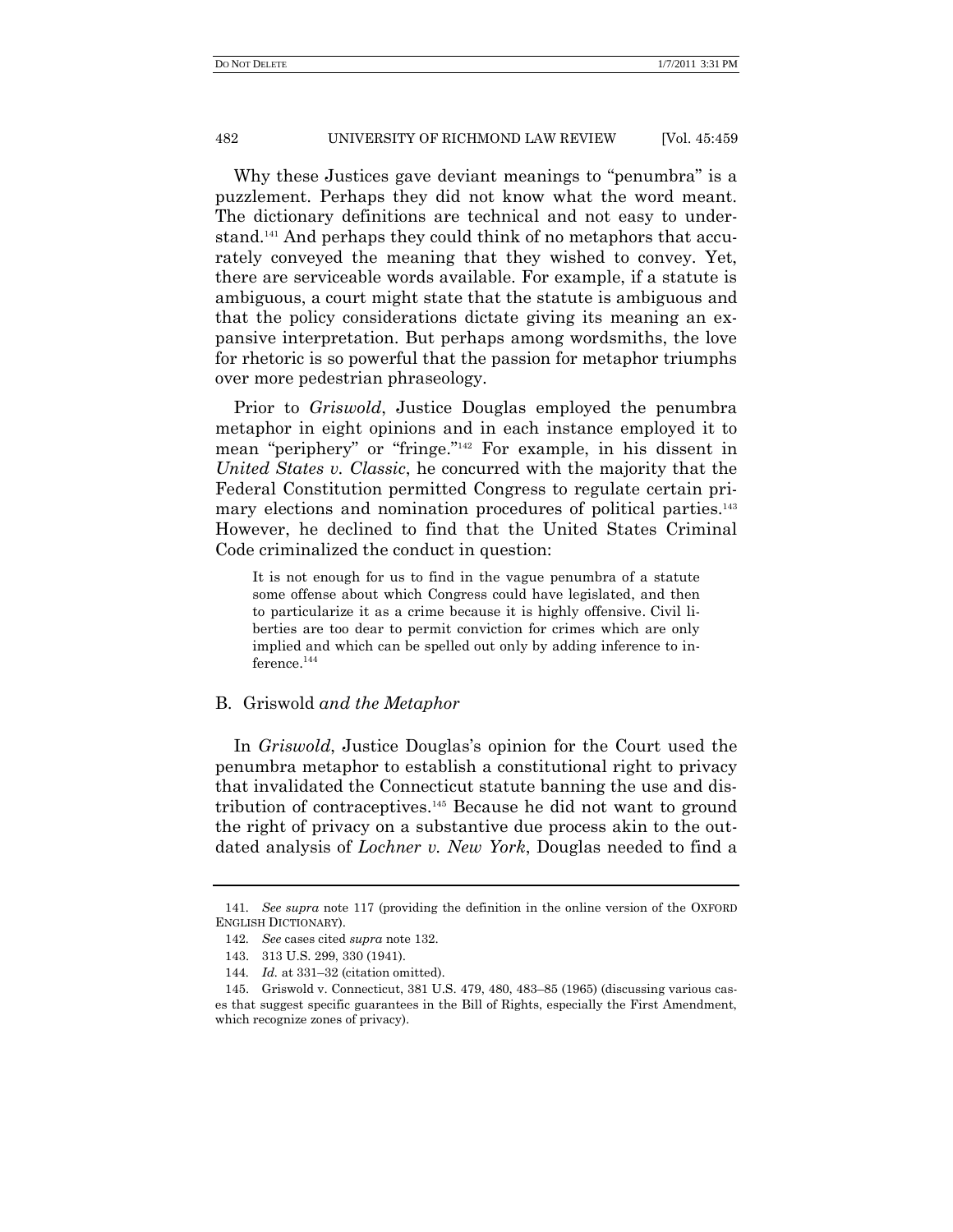basis elsewhere in the Constitution.<sup>146</sup> However, because the Constitution provided no firm textual basis for finding a right to privacy, Douglas found the right implicit in the First, Third, Fourth, Fifth, and Ninth Amendments.<sup>147</sup> He wrote, "The foregoing cases" suggest that specific guarantees in the Bill of Rights have penumbras, formed by emanations from those guarantees that help give them life and substance."<sup>148</sup> With respect to the First Amendment, he stated, "In other words, the First Amendment has a penumbra where privacy is protected from government intrusion."<sup>149</sup>

In a concurring opinion, Justice Goldberg gave support to Douglas's metaphor: "In reaching the conclusion that the right of marital privacy is protected, as being within the protected penumbra of specific guarantees of the Bill of Rights, the Court refers to the Ninth Amendment. I add these words to emphasize the relevance of that Amendment to the Court's holding."<sup>150</sup>

In his concurring opinion, Justice John Harlan also used the metaphor to describe his disagreement with the majority's refusal to find a violation of the Due Process Clause of the Fourteenth Amendment: "[The] approach to this case [is] very much like that taken by my Brothers Black and Stewart in dissent, namely: the Due Process Clause of the Fourteenth Amendment does not touch this Connecticut statute unless the enactment is found to violate

<sup>146.</sup> *Id*. at 481–82 (citing Lochner v. New York, 198 U.S. 45 (1905) (invalidating state legislation setting maximum hours for bakers as interfering with the workers' freedom of contract and not furthering a valid police purpose)). By 1937, the Court had clearly rejected *Lochner*. *See* West Coast Hotel Co. v. Parrish, 300 U.S. 379 (1937) (upholding a statute mandating minimum wages for female employees); United States v. Carolene Products Co., 304 U.S. 144 (1938) (upholding a statute prohibiting the interstate shipping of ―filled milk‖—a combination of skimmed milk and nonmilk fat). In *Griswold*, Justice Douglas wrote:

Coming to the merits, we are met with a wide range of questions that implicate the Due Process Clause of the Fourteenth Amendment. Overtones of some arguments suggest that *Lochner v. New York* should be our guide. But we decline that invitation . . . . We do not sit as a super-legislature to determine the wisdom, need, and propriety of laws that touch economic problems, business affairs, or social conditions.

<sup>381</sup> U.S. at 481–82 (citations omitted).

<sup>147</sup>*. See* 381 U.S. at 484.

<sup>148</sup>*. Id.* (citing Poe v. Ullman, 367 U.S. 497, 516–22 (1961) (Douglas, J., dissenting)).

<sup>149</sup>*. Id.* at 483.

<sup>150</sup>*. Id.* at 487 (Goldberg, J., concurring) (internal citation omitted).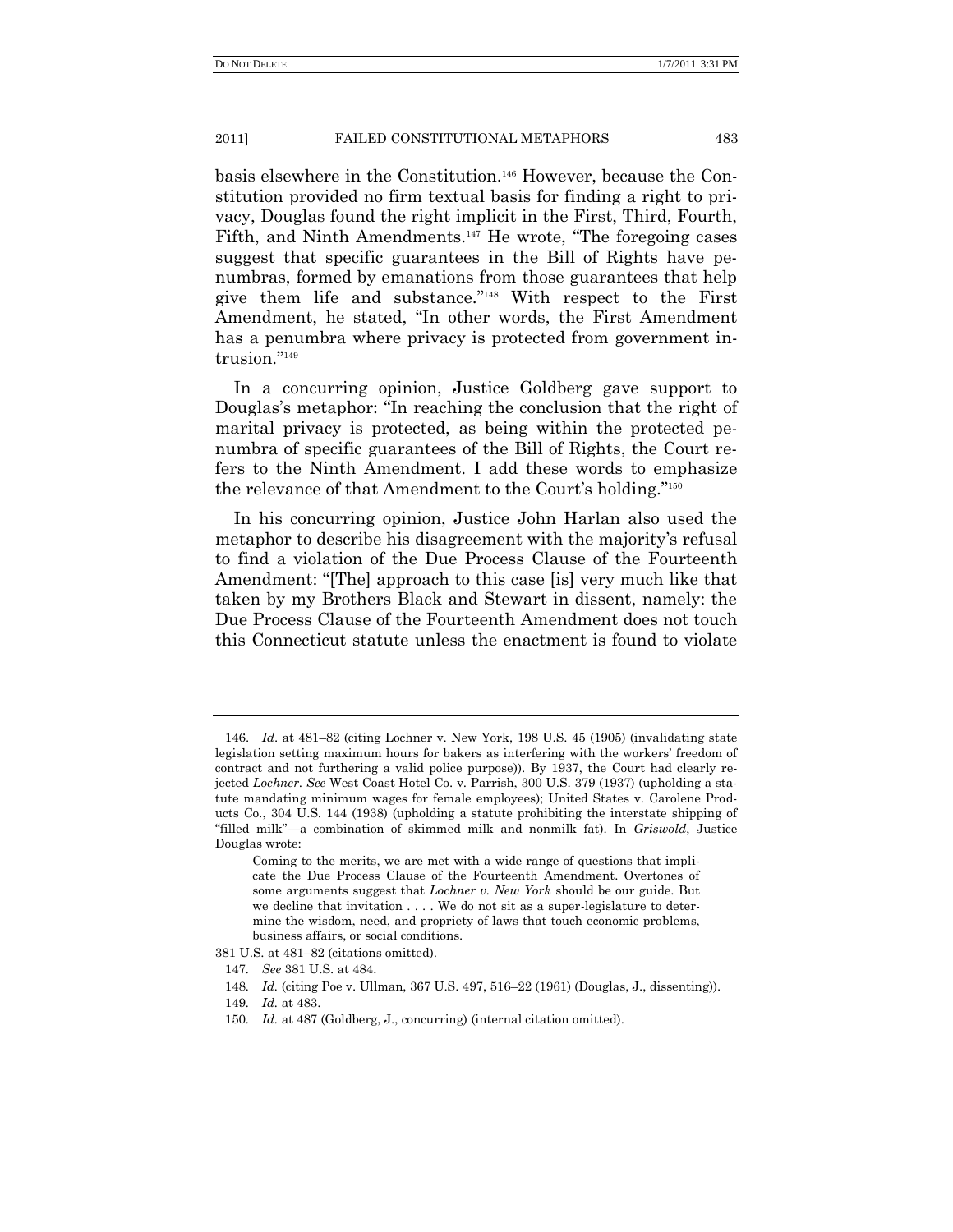some right assured by the letter or penumbra of the Bill of Rights."151

Thus following the precedent of many of their predecessors, Douglas, Goldberg, and Harlan gave "penumbra" a meaning that deviates from its dictionary definition.<sup>152</sup> While "penumbra" is a shadowy area created when one body partially obscures a source of light,<sup>153</sup> the Justices used the word to analogize to light emanating from a light source.<sup>154</sup> For them, the light sources are various constitutional amendments, and the "light" that emanates from them protects a right that flows from the "light."<sup>155</sup>

This transformation of meaning is understandable. Finding a right to privacy in the shadows lacks a persuasive rhetorical ring. Bright auras are more attractive than shadows. Yet, establishing a fundamental right only by locating it in the fringes of an aura is bound to accentuate the weakness of the argument.

From the perspective of rhetorical analysis, Justice Douglas's metaphor violates a "rule" that effective metaphors must be both internally and externally coherent and thus correspond to our conventional understanding of how the world works.<sup>156</sup> The metaphor lacks internal coherence, because placing a right in a penumbra—given that the true source of light is the constitutional amendment—is inconsistent with the definition of a penumbra as a shaded area remote from a light source.<sup>157</sup> The metaphor lacks external coherence because it locates the right of privacy in the penumbra and thus contradicts the well-accepted metaphor that "ideas are light sources."<sup>158</sup>

Perhaps Justice Douglas would have improved his argument by describing the amendments in the Bill of Rights as bright stars in the constitutional firmament with the right of privacy at

<sup>151</sup>*. Id.* at 499 (Harlan, J., concurring in judgment).

<sup>152.</sup> To be clear, Justice Harlan rejected the analysis of Justice Douglas and relied on a substantive due process analysis. *See id.* at 500.

<sup>153.</sup> *See supra* note 117.

<sup>154.</sup> *Cf. Griswold*, 381 U.S. at 484 (Douglas, J., delivering the opinion of the Court); *id*. at 487 (Goldberg, J., concurring); *id*. at 499 (Harlan, J., concurring in judgment).

<sup>155.</sup> *Cf*. *id*. at 484 (Douglas, J., delivering the opinion of the Court); *id*. at 487 (Goldberg, J., concurring); *id*. at 499 (Harlan, J., concurring).

<sup>156.</sup> *See* Rideout, *supra* note 9, at 187–88.

<sup>157.</sup> *Id*.

<sup>158</sup>*. Id*. at 187 (citing STEVEN L. WINTER, A CLEARING IN THE FOREST 173 (2001); LAKOFF & JOHNSON, *supra* note 33, at 48).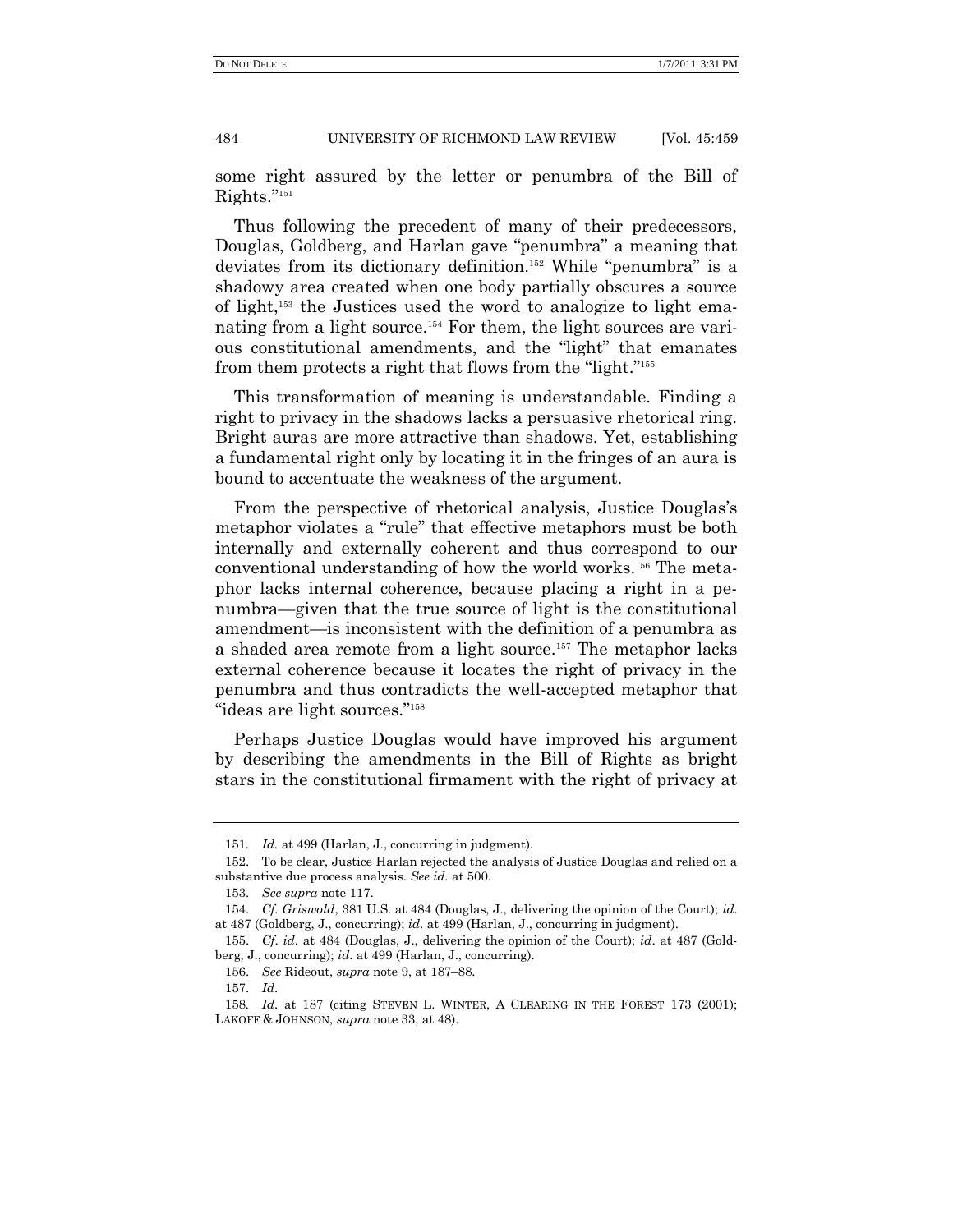their cores. To be sure, this metaphor, like the "penumbra" metaphor, deviates from the correct reading of the Bill of Rights as limiting government's power to interfere with individual rights.<sup>159</sup> Still, it conforms to our popular understanding of these constitutional amendments as sources of rights, as opposed to constitutional limitations on government.

This failure to find a firmer textual basis for the right explains the reservations that some of the Justices and their clerks, not to mention the later academic commentators, had about the Douglas opinion. According to the recollections of the clerks, some clerks and Justices were disappointed with Justice Douglas's analysis and his failure to fully develop this "penumbra" argument.<sup>160</sup> However, efforts to persuade him to revise his opinion proved only partially successful.<sup>161</sup>

One critic wrote: "In sum, the reasoning in *Griswold* is utterly incomprehensible. It hints that a constitutional right may be discovered outside the Constitution if its verbal formulation is a ‗second cousin' of an express constitutional guarantee. By that logic, virtually any claimed right is a plausible candidate for constitutional recognition."<sup>162</sup>

The dilemma of lacking an express text for a new constitutional right cannot be solved by creating a compelling metaphor. The dilemma is too profound to admit of such a comparatively easy solution. Here, any argument is suspect when it looks to the periphery of a constitutional right as the location for a fundamental right. The right has to find its home in a more central textual location. Perhaps Douglas might have reduced the criticism if he had forgone any metaphor and declared that the right of privacy was implicit in a particular constitutional provision, such as the First Amendment or the Ninth Amendment. Although the argument may still be vulnerable to objection, it is a stronger argument.

<sup>159.</sup> *See* W. Va. State Bd. of Educ. v. Barnette, 319 U.S. 624, 638 (1943).

<sup>160.</sup> *See* GARROW, *supra* note 109, at 245–49 (recounting the frustrations of both justices and clerks); JOHNSON, *supra* note 109, at 159–61 (same).

<sup>161</sup>*. See, e.g*., GARROW, *supra* note 109, at 245–51 (recounting these efforts and their results); JOHNSON, *supra* note 109, at 157–65, 170 (same).

<sup>162.</sup> Bruce Fein, Griswold v. Connecticut*: Wayward Decision-Making in the Supreme Court*, 16 OHIO N.U. L. REV. 551, 554 (1989).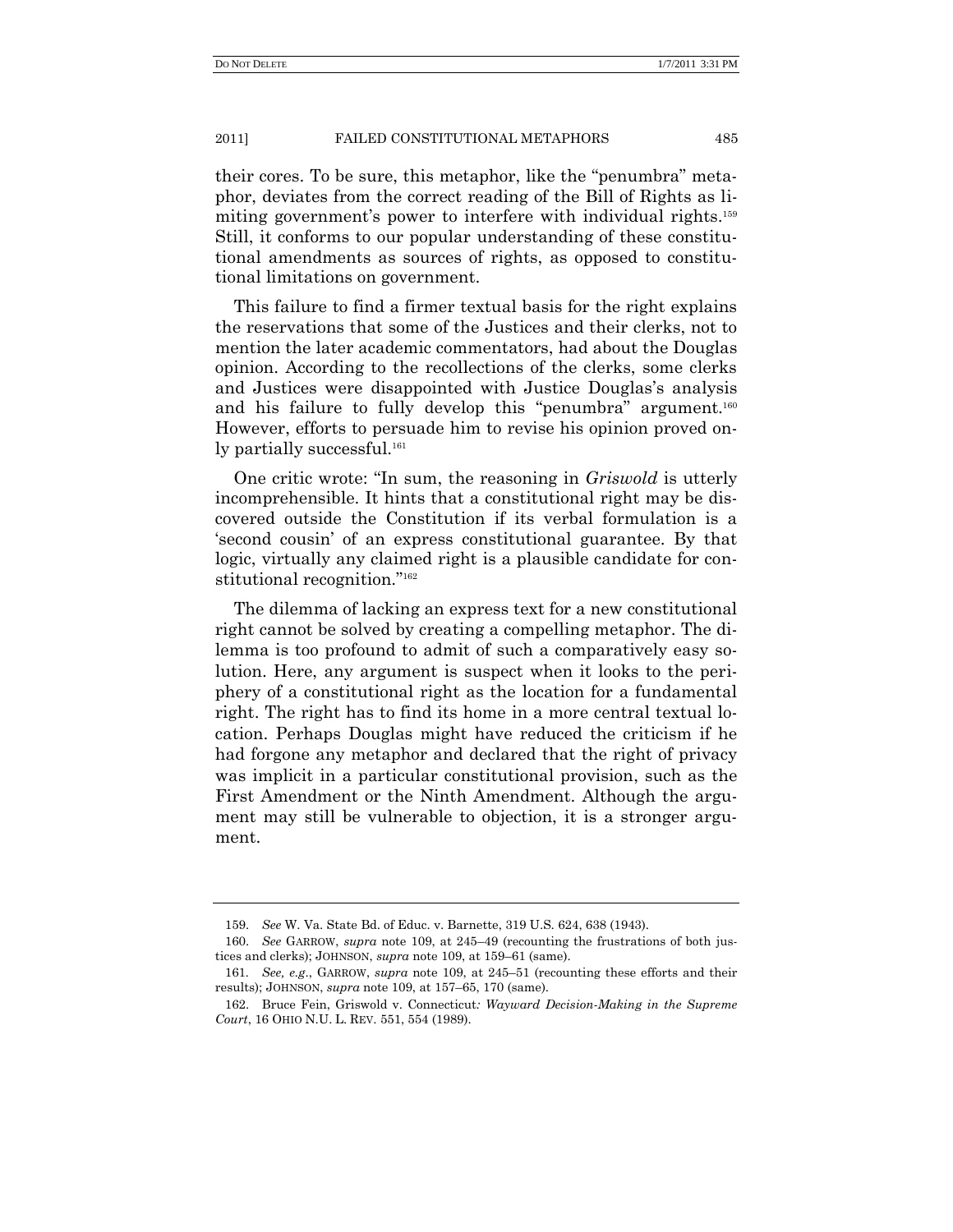No doubt the weakness of the metaphor may help explain why the Supreme Court has employed it sparingly in subsequent cases. According to an electronic data search, since the 1965 *Griswold* case, the metaphor has appeared in only thirty-nine Supreme Court cases,<sup>163</sup> and of these, only eleven dealt with the constitutional right of privacy. <sup>164</sup> In most of the remaining cases, the Justices used "penumbra" to refer to indeterminacy in the reach of a statute.<sup>165</sup> Of the eleven cases dealing with privacy, in only six of them did a Justice using the metaphor argue in favor of finding a violation of the right of privacy, with Justice Douglas dissenting in three of those cases.<sup>166</sup> And in only one majority opinion did a Justice invoke the metaphor—Justice Blackmun in *Roe v. Wade.*<sup>167</sup> In the state and lower federal courts, an electronic search discloses that the metaphor still enjoys wide usage.<sup>168</sup>

165. *See, e.g.*, Mass. Mut. Life Ins. Co. v. Russell, 473 U.S. 134, 150 (1985) (Brennan, J., concurring in judgment).

167. *Roe*, 410 U.S. at 129.

168. Search Query for "Penumbra," LEXISNEXIS, www.lexisnexis.com (select "Search" hyperlink; then select "Legal" hyperlink; then select "Federal & State cases, combined" hyperlink; then search for "penumbra and date aft  $10/1/1965$ "; then follow "search" hyper-

Search Query for "Penumbra," LEXISNEXIS, www.lexisnexis.com (select "Search" hyperlink; then select "Legal" hyperlink; then select "Cases-U.S." hyperlink; then select ―U.S. Supreme Court Cases, Lawyers' Edition‖ hyperlink; then search for ―penumbra and date aft 10/1/1965"; then follow "search" hyperlink).

<sup>164</sup>*. See* Lawrence v. Texas, 539 U.S. 558, 594–95 (2003) (Scalia, J., dissenting) (majority invalidating statute criminalizing same-sex sexual conduct); Ferguson v. City of Charleston, 532 U.S. 67, 92–93 (2001) (Scalia, J., dissenting) (citation omitted) (majority invalidating drug testing policy); Bowers v. Hardwick, 478 U.S. 186, 208 (1986) (Blackmun, J., dissenting) (majority upholding the prosecution of a homosexual couple for sodomy), *overruled by Lawrence*, 539 U.S. 558; Thornburgh v. Am. Coll. of Obstetricians & Gynecologists, 476 U.S. 747, 773 (1986) (Stevens, J., concurring) (citation omitted) (invalidating statute regulating abortion), *overruled by* Planned Parenthood of Se. Pa. v. Casey, 505 U.S. 833, 870 (1992); Whalen v. Roe, 429 U.S. 589, 598–99 nn.23 & 25 (1977) (upholding a statute requiring maintenance of records of persons receiving prescriptions for controlled substances); Paris Adult Theatre I v. Slaton, 413 U.S. 49, 66–67 (1973) (upholding injunction against showing obscene films in a movie theater to consenting adults); Roe v. Wade, 410 U.S. 113, 129 (1973) (invalidating anti-abortion statute); Eisenstadt v. Baird, 405 U.S. 438, 471–72 (1972) (Burger, C.J., dissenting) (majority rejecting statute criminalizing distribution of contraceptives to unmarried people); Warden v. Hayden, 387 U.S. 294, 322, 324 (1967) (Douglas, J., dissenting) (citation omitted) (majority upholding police seizure of clothing while searching defendant's home); Osborn v. United States, 385 U.S. 323, 341 (1966) (Douglas, J., dissenting) (citation omitted) (majority upholding use of hidden recording device to record incriminating statements); Schmerber v. California, 384 U.S. 757, 778–79 (1966) (Douglas, J., dissenting) (majority permitting drawing blood for an alcohol analysis test without consent of the party arrested for driving while intoxicated).

<sup>166</sup>*. See Bowers*, 478 U.S. at 208 (Blackmun, J., dissenting); *Thornburgh*, 476 U.S. at 773 (Stevens, J., concurring) (citation omitted); *Roe*, 410 U.S. at 129; *Hayden*, 387 U.S. at 322, 324 (Douglas, J., dissenting); *Osborn*, 385 U.S. at 341 (Douglas, J., dissenting) (citation omitted); *Schmerber*, 384 U.S. at 778–79 (Douglas, J., dissenting).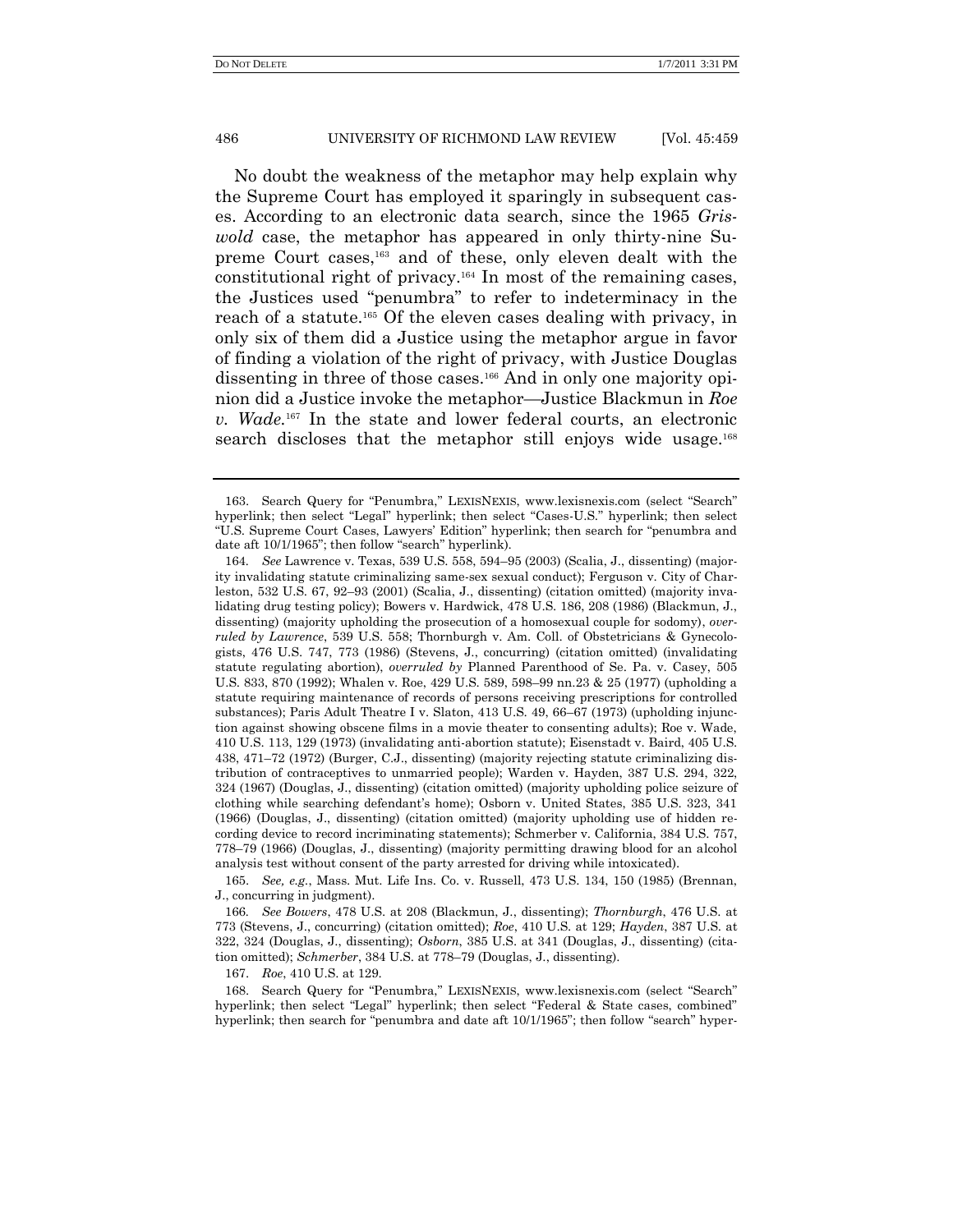Thus, although the metaphor of the penumbra played a role in establishing a constitutional right of privacy, it has played a minimal role in developing the content of that right.

# IV. CONCLUSION

In *Illinois ex rel*. *McCollum v. Board of Education*, the case rejecting a school policy permitting students to be released from school in order to receive religious instruction, Justice Stanley Reed responded to Justice Hugo Black's reliance on the "wall of separation" metaphor to justify the ruling.<sup>169</sup> Justice Reed wrote, "A rule of law should not be drawn from a figure of speech."<sup>170</sup> Whatever the merits of Justice Reed's pronouncement, metaphors shape judicial holdings and give content to statutory and constitutional provisions, even when the metaphors are questionable. For example, the "wall" metaphor supports a First Amendment stricture that appeals to only one side on a controversial issue. Justice Reed dissented, because he disagreed with the side of the argument that the metaphor endorsed.<sup>171</sup> Yet, many cases have employed the metaphor in making law favorable to that figure of speech. The "penumbra" metaphor offers an unsatisfying justification for the right of privacy. Yet, it continues to appear in the case law.

An important question is why do these faulty metaphors survive? To be sure, they enjoy less prominence than they once did; however, they are still in use. Two reasons suggest themselves: their visual and physical appeal and their power as precedent.

First, they are visually and physically appealing. The notion of a wall separating church and state is easy to grasp and lends itself to simple decisionmaking. For those accepting the wall metaphor, rarely are there close decisions about nativity scenes, monuments to the Ten Commandments, or aid to religiously affiliated schools. There is no place for interplay between church and state. Yet the case law speaks otherwise. As Judge Posner

link) (displaying nearly three thousand results).

<sup>169.</sup> 333 U.S. 203, 211–212 (1948). For a discussion of the case, see *supra* notes 59–61 and accompanying text.

<sup>170</sup>*. McCollum*, 333 U.S. at 247 (Reed, J., dissenting) (noting that the University of Virginia, which Jefferson helped found, provided for religious education, despite Jefferson's assertion of the "wall" metaphor).

<sup>171.</sup> *Compare id*. at 211 (majority opinion), *with id*. at 247 (Reed, J., dissenting).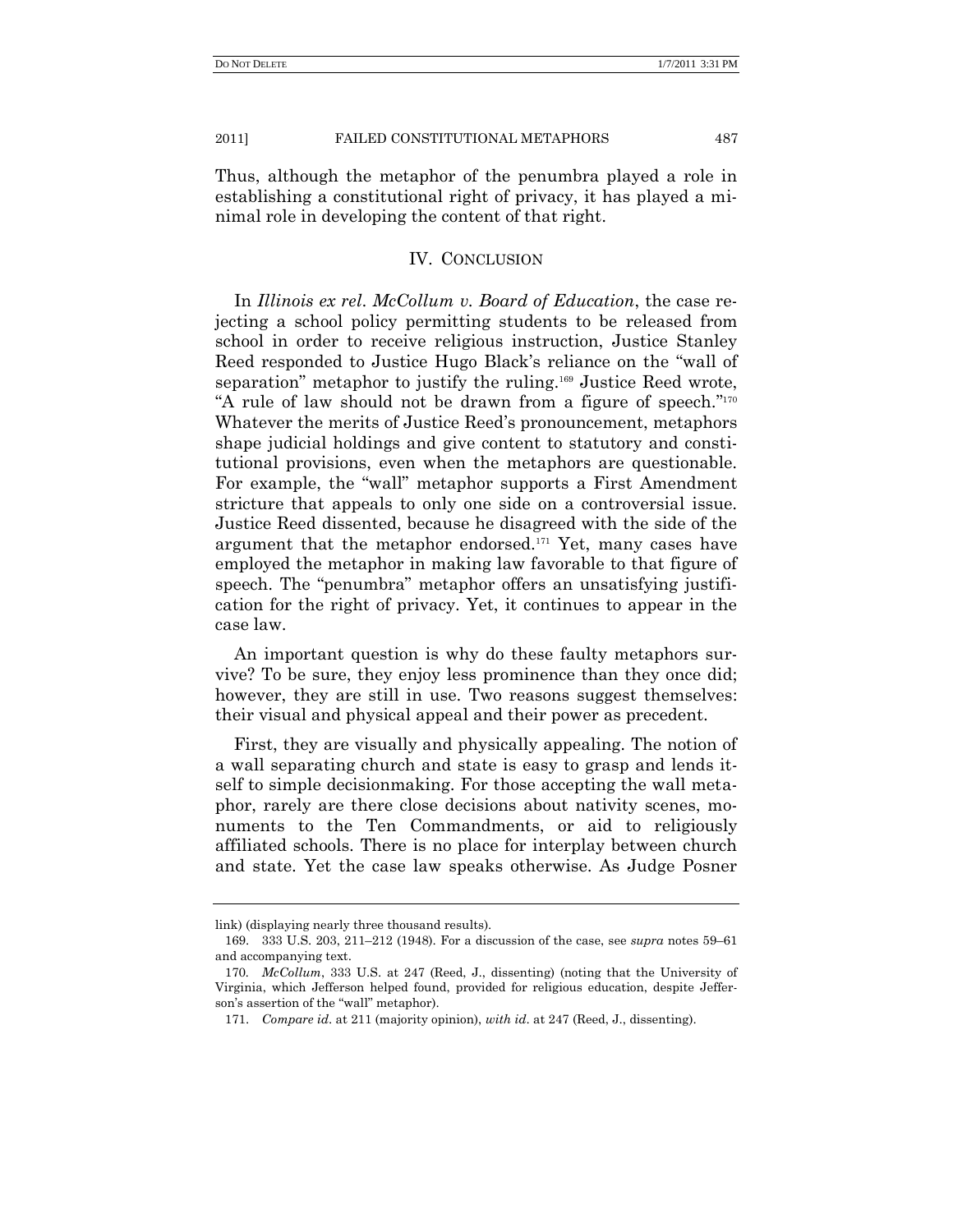has written, "The danger is that a metaphor may elide the reasoning process that would reveal the limits of the analogy... that the metaphor conveys."172

Because astronomical penumbras are relatively rare and can be awe inspiring, their appeal is hard to gainsay. Even though the metaphor's use in privacy cases is intellectually confusing, the nature of a penumbra and the limited use of the word in common parlance make it alluring and enhance its staying power.

Second, once an appealing metaphor begins to appear in cases, the metaphor enjoys the power of precedent. The drafters of future judicial opinions are likely to continue to use the reasoning and metaphors that appeared in prior cases. As a result, the metaphors begin to develop a life of their own. In the case of the "penumbra" metaphor, after its use by Justice Field, $173$  the Justices who revived its usage were Justices Holmes<sup>174</sup> and Hand.<sup>175</sup> Certainly their prominence helped make the metaphor acceptable to other opinion writers.

To be clear, legal metaphors can contribute to legal discourse.<sup>176</sup> One scholar has identified five functions of legal metaphors: (1) they serve a decorative function, which adds to the persuasiveness of argument; (2) they operate as a form of analogical reasoning, which makes abstract concepts more concrete; (3) they compare one concept to another and may encourage the reader to find similarities in different events and legal theories; (4) by linking unrelated ideas, they can unleash creative thought; and (5) they can express concepts in a few words as opposed to a few pages. $177$ For example, a strict separationist may find the wall metaphor perfectly satisfactory on all these counts. And, in general, the ―marketplace of ideas‖ metaphor works reasonably well as a me-

<sup>172.</sup> RICHARD A. POSNER, LAW AND LITERATURE 357 (3d ed. 2009).

<sup>173</sup>*. See supra* notes 110, 116 and accompanying text.

<sup>174</sup>*. See supra* notes 118–23 and accompanying text.

<sup>175</sup>*. See supra* notes 124–25 and accompanying text.

<sup>176</sup>*. See* David T. Ritchie, *Who Is On the Outside Looking In, and What Do They See?: Metaphors of Exclusion in Legal Education*, 58 MERCER L. REV. 991, 993–94 (2007) (stating that metaphors are "fundamental" in "forming and expressing our intellectual imagination in the context of legal reasoning and communication".

<sup>177</sup>*. See* Chad M. Oldfather, *The Hidden Ball: A Substantive Critique of Baseball Metaphors in Judicial Opinions*, 27 CONN. L. REV. 17, 20–24 (1994).